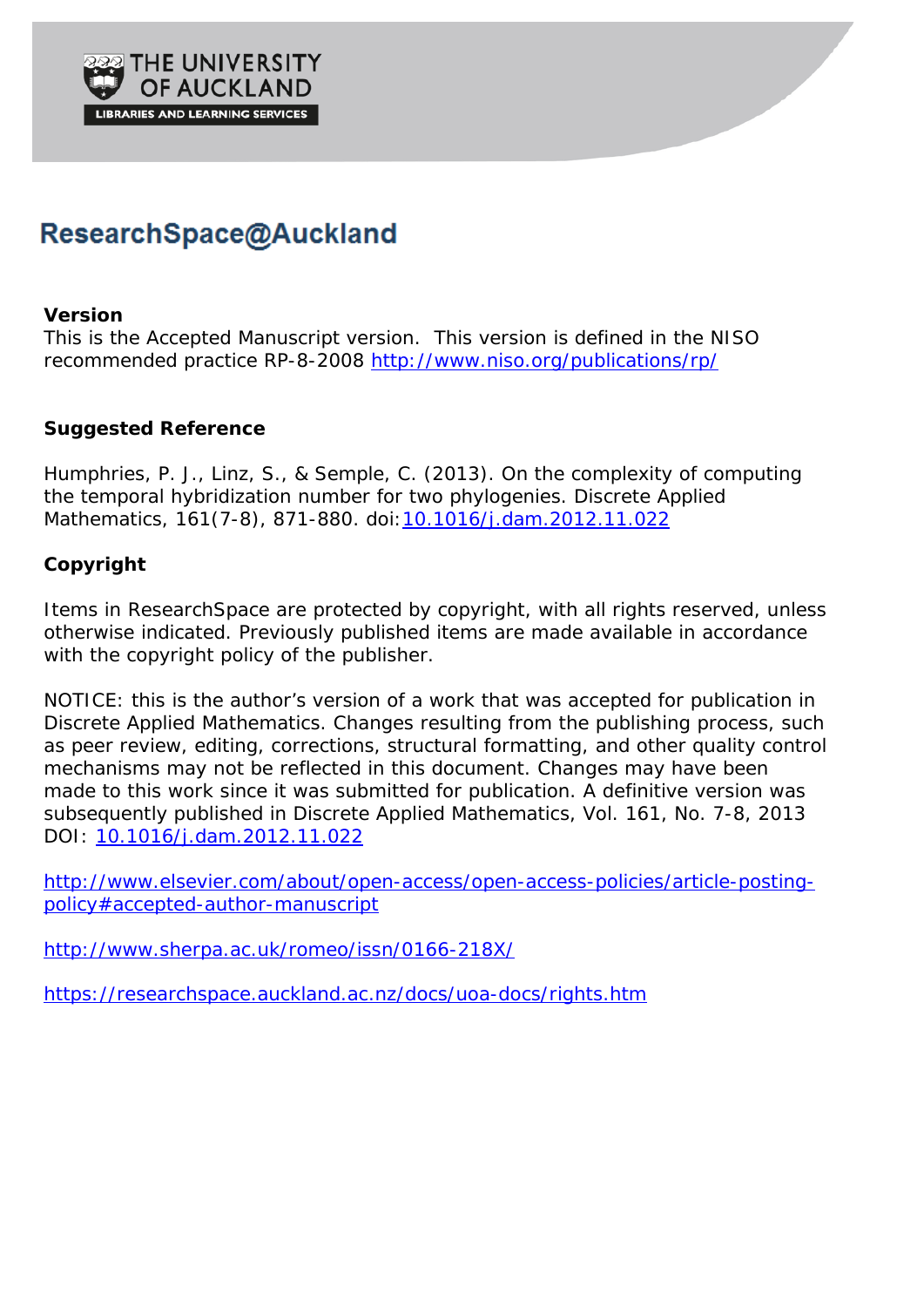## On the complexity of computing the temporal hybridization number for two phylogenies

Peter J. Humphries<sup>a</sup>, Simone Linz<sup>b</sup>, Charles Semple<sup>c</sup>

<sup>a</sup>Biomathematics Research Centre, Department of Mathematics and Statistics, University of Canterbury, Christchurch, New Zealand. Email: pjhumphries@gmail.com.

 $b$ <sup>b</sup>Center for Bioinformatics, University of Tübingen, Tübingen, Germany. Email: linz@informatik.uni-tuebingen.de

 $c$ Biomathematics Research Centre, Department of Mathematics and Statistics, University of Canterbury, Christchurch, New Zealand. Email: charles.semple@canterbury.ac.nz

#### Abstract

Phylogenetic networks are now frequently used to explain the evolutionary history of a set of species for which a collection of gene trees, reconstructed from genetic material of different parts of the species' genomes, reveal inconsistencies. However, in the context of hybridization, the reconstructed networks are often not temporal. If a hybridization network is temporal, then it satisfies the time constraint of instantaneously occurring hybridization events; i.e. all species that are involved in such an event coexist in time. Furthermore, although a collection of phylogenetic trees can often be merged into a hybridization network that is temporal, many algorithms do not necessarily find such a network since their primary optimization objective is to minimize the number of hybridization events. In this paper, we present a characterization for when two rooted binary phylogenetic trees admit a temporal hybridzation network. Furthermore, we show that the underlying optimization problem is APX-hard and, therefore, NP-hard. Thus, unless P=NP, it is unlikely that there are efficient algorithms for either computing an exact solution or approximating it within a ratio arbitrarily close to one.

Keywords: agreement forest, APX-hard, phylogenetic network, phylogenetic tree, temporal network

Preprint submitted to Discrete Applied Mathematics November 30, 2012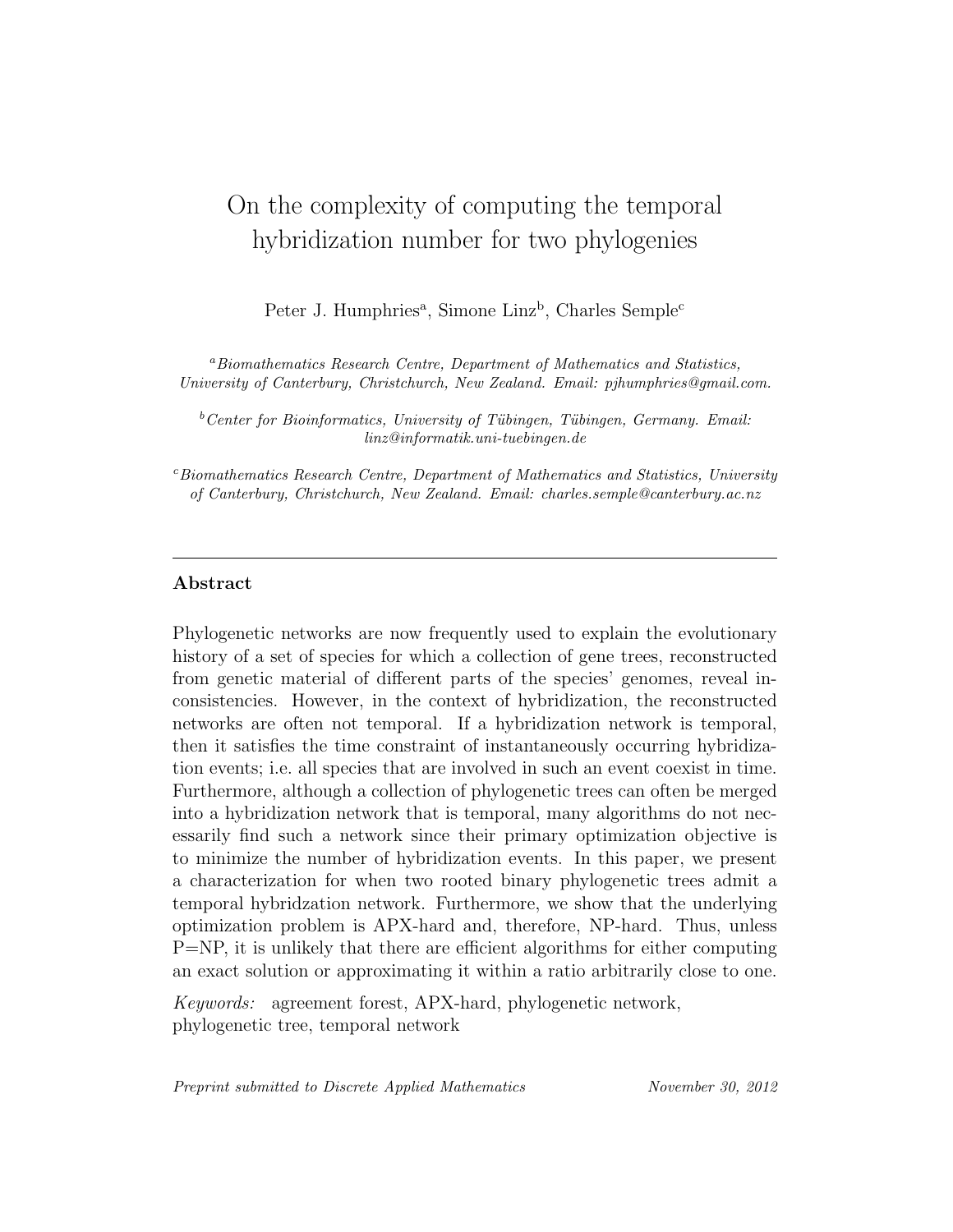#### 1. Introduction

In the process of slowly drifting away from the tradition of representing evolution by means of a phylogenetic tree, phylogenetic networks are now becoming increasingly important for investigating the evolutionary history of a set of species. This change in concept consequently necessitates the development of algorithms that analyze non-tree-like reticulation processes, such as horizontal gene transfer, hybridization, and recombination, in a way that is best suited to the many biological constraints. Recently, a number of tools have become available that reconstruct a phylogenetic network from a collection of phylogenetic trees, clusters, or rooted triplets so as to quantify the extent of reticulation (e.g. see  $[1, 6, 8, 11, 10]$ , and  $[9]$  for an analysis of the relationship among these approaches). In particular, in terms of two phylogenetic trees, the following optimization problem has attracted considerable interest. Suppose that we are given two rooted phylogenetic trees that correctly represent the evolutionary history of a set of present-day species for two distinct genetic markers. What is the minimum number of hybridization events that is needed to explain the evolution of the species under consideration? We call this problem MINIMUM HYBRIDIZATION.

Despite the NP-hardness of MINIMUM HYBRIDIZATION, several exact algorithms exist that solve many biological problem instances reasonably quickly [1, 6, 8]. Instead of directly minimizing the number of hybridization events over all hybridization networks that explain two phylogenetic trees, most of these algorithms make use of the concept of agreement forests [2]. Roughly speaking, an agreement forest for two rooted phylogenetic trees  $\mathcal T$ and  $\mathcal{T}'$  on the same set of species is a smallest collection of non-overlapping subtrees that are common to  $\mathcal T$  and  $\mathcal T'$ . Having calculated an agreement forest for  $\mathcal T$  and  $\mathcal T'$ , the polynomial-time algorithm HYBRIDPHYLOGENY [3] can then be applied to reconstruct a hybridization network that explains  $\mathcal T$ and  $\mathcal{T}'$ , where the number of hybridization events is at most the size of the forest minus one (precise definitions are given in the next section). In such a network, each vertex that has more than one incoming arc is referred to as a hybridization vertex and represents a hybridization event. As an example,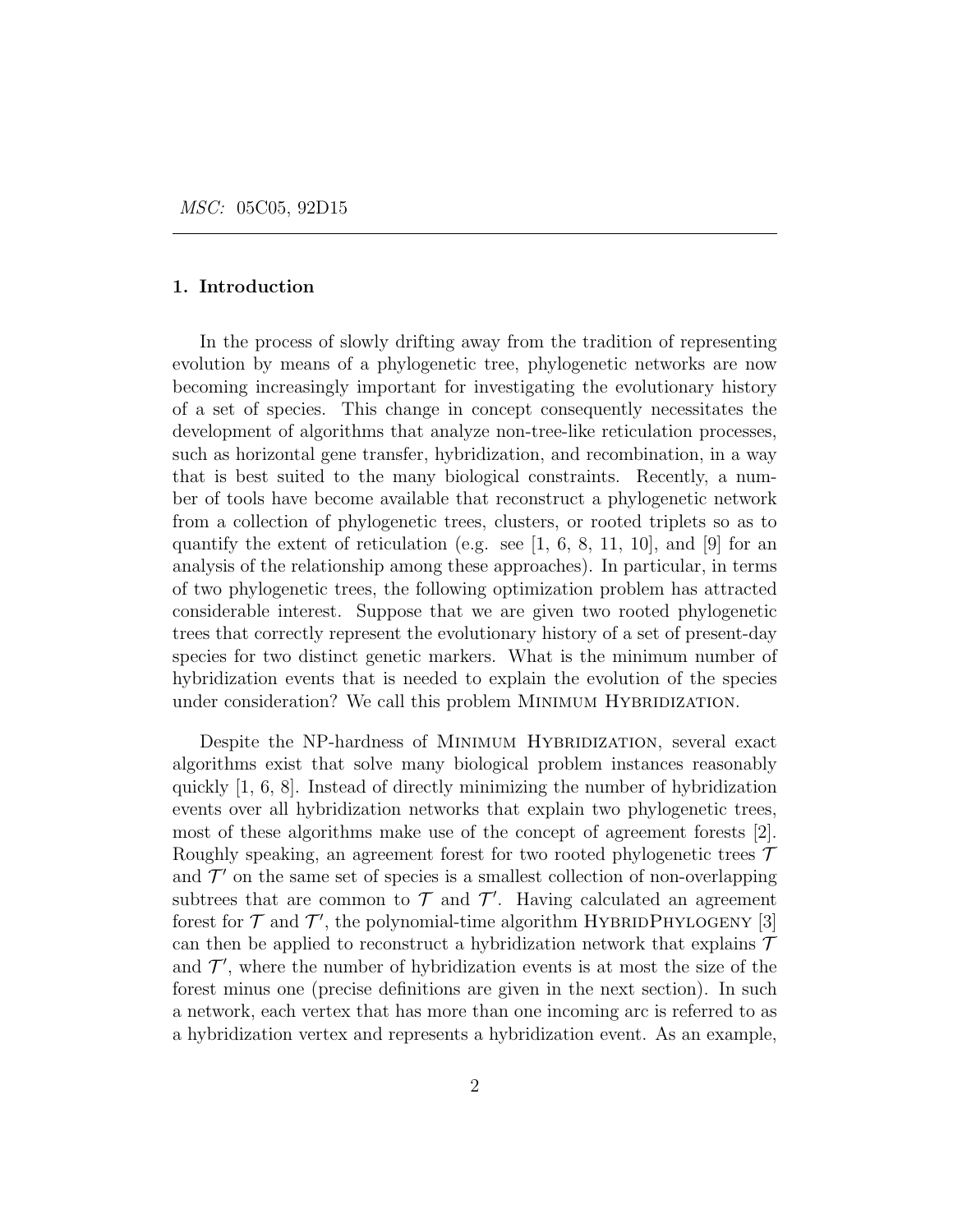

Figure 1: A hybridization network  $\mathcal N$  with three hybridization vertices and hybridization arcs drawn horizontally.

Figure 1 shows a hybridization network with three hybridization vertices.

However, as pointed out in [13, 14], although a hybridization network might explain conflicting signals in a data set, there may be no process with instantaneously occurring hybridization events that realizes this network. This is due to the fact that the three species that are involved in a hybridization event, i.e. a hybrid species and its two parental species, do not coexist in time. We say that a hybridization network is *temporal* if each hybridization event can be realized between coexisting species. Baroni et al. [3] and Moret et al. [14] showed that a non-temporal hybridization network can always be transformed into a temporal one by adding extinct or unsampled species. Linz et al. [12] showed that determining the minimum number of such extinct or unsampled species is an NP-hard task. Nevertheless, with or without this hardness result, it is natural to reconstruct a temporal hybridization network for a given data set without allowing for additional species. An immediate question is the following. Suppose that we are given two rooted phylogenetic trees  $\mathcal T$  and  $\mathcal T'$  that correctly represent the evolutionary history of a set of present-day species for two distinct genetic markers. Does there exist a temporal hybridization network that explains  $\mathcal T$ and  $\mathcal{T}'$ ? In this paper, we present a characterization to answer this question in terms of so-called temporal forests and, subsequently, investigate the problem of minimizing the number of hybridization events needed to merge two rooted phylogenetic trees into a temporal hybridization network if such a network exists. We refer to the latter optimization problem as Minimum TEMPORAL HYBRIDIZATION. While it is a restricted version of MINIMUM HYBRIDIZATION, we will see that it remains computationally hard; in particular, it is APX-hard. Note that if two rooted phylogenetic trees admit a temporal hybridization network, then the minimum number of hybridization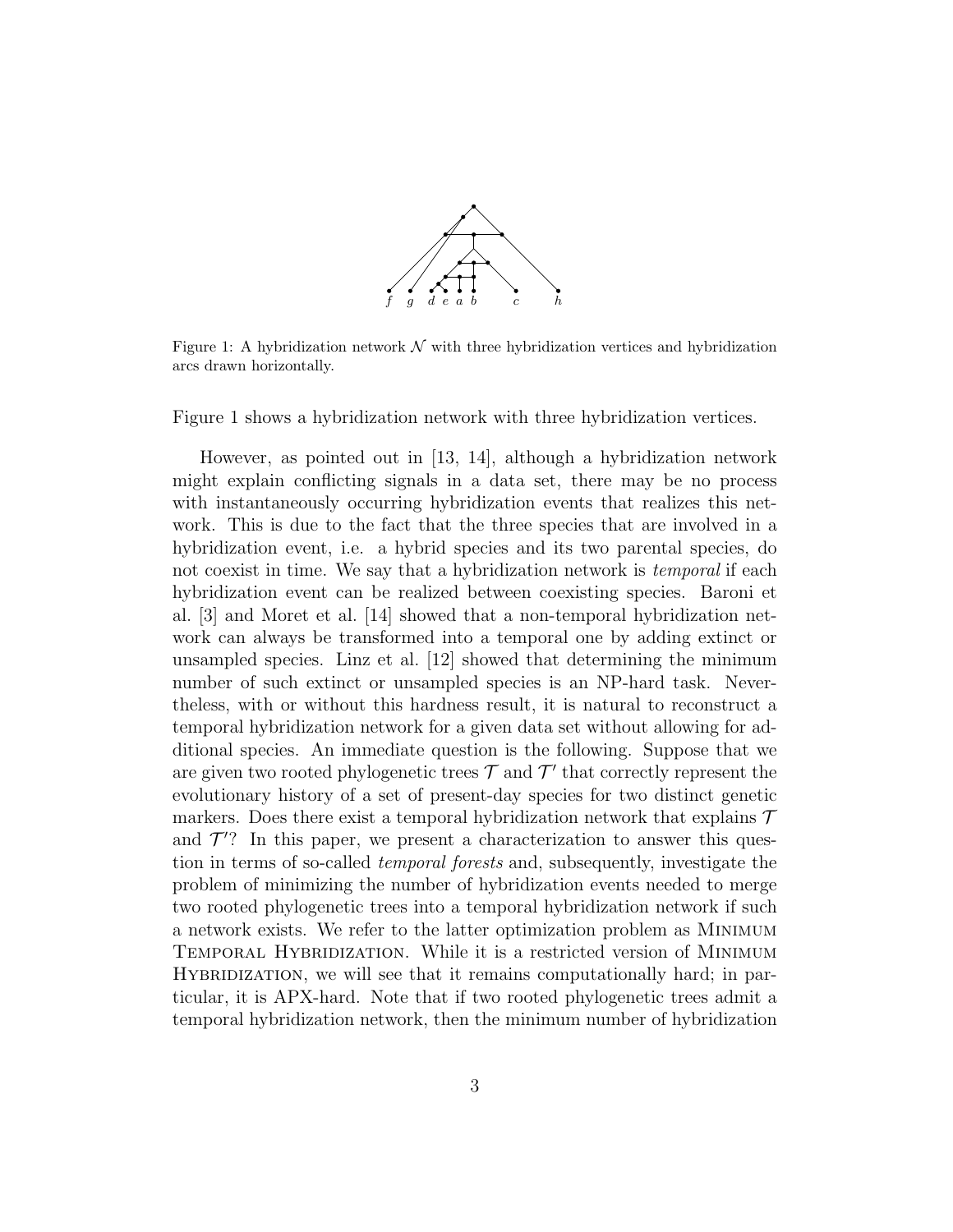events is always at least as big as the solution to MINIMUM HYBRIDIZATION for the same instance. Moreover, while each pair of rooted phylogenetic trees admits a hybridization network it does not necessarily also admit a temporal hybridization network. An example for two trees that cannot be merged into the latter type of network is shown in Figure 2.

The paper is organized as follows. The next section contains some notation and terminology that is used throughout this paper. In Section 3, we present a characterization for when two rooted binary phylogenetic trees admit a temporal hybridization network and, if so, show how to calculate the minimum number of hybridization vertices in such a network. Using this characterization, we show in Section 4 that Minimum Temporal Hybridization is APX-hard and, thus, NP-hard. Unless otherwise stated, the notation and terminology in this paper follow [17].

We end this section with two remarks. First, we expect the characterization of MINIMUM TEMPORAL HYBRIDIZATION in terms of temporal agreement forests to become equally important for the development of 'efficient' algorithms as the characterization of MINIMUM HYBRIDIZATION in terms of agreement forests. In particular, we will show in a forthcoming paper, that temporal agreement forests are a useful tool to show that Minimum Temporal Hybridization is fixed-parameter tractable. Thus, although being NP-hard, the problem is likely to be tractable for many biological data sets even for a large set of taxa. Second, the results presented in this paper cannot be directly applied to the reconstructing of a phylogenetic network that explains two gene trees whose evolutionary past is likely to include horizontal gene transfer events instead of hybridization events. The reason for this is that, for the former type of event to be temporal, only two species, one of which is the reticulate species, need to coexist in time (as opposed to three for hybridization). For example, the two trees shown in Figure 2 can be explained by invoking two temporal horizontal gene transfer events.

#### 2. Phylogenetic Trees, Networks, and Agreement Forests

This section provides preliminary definitions which are used throughout the rest of the paper.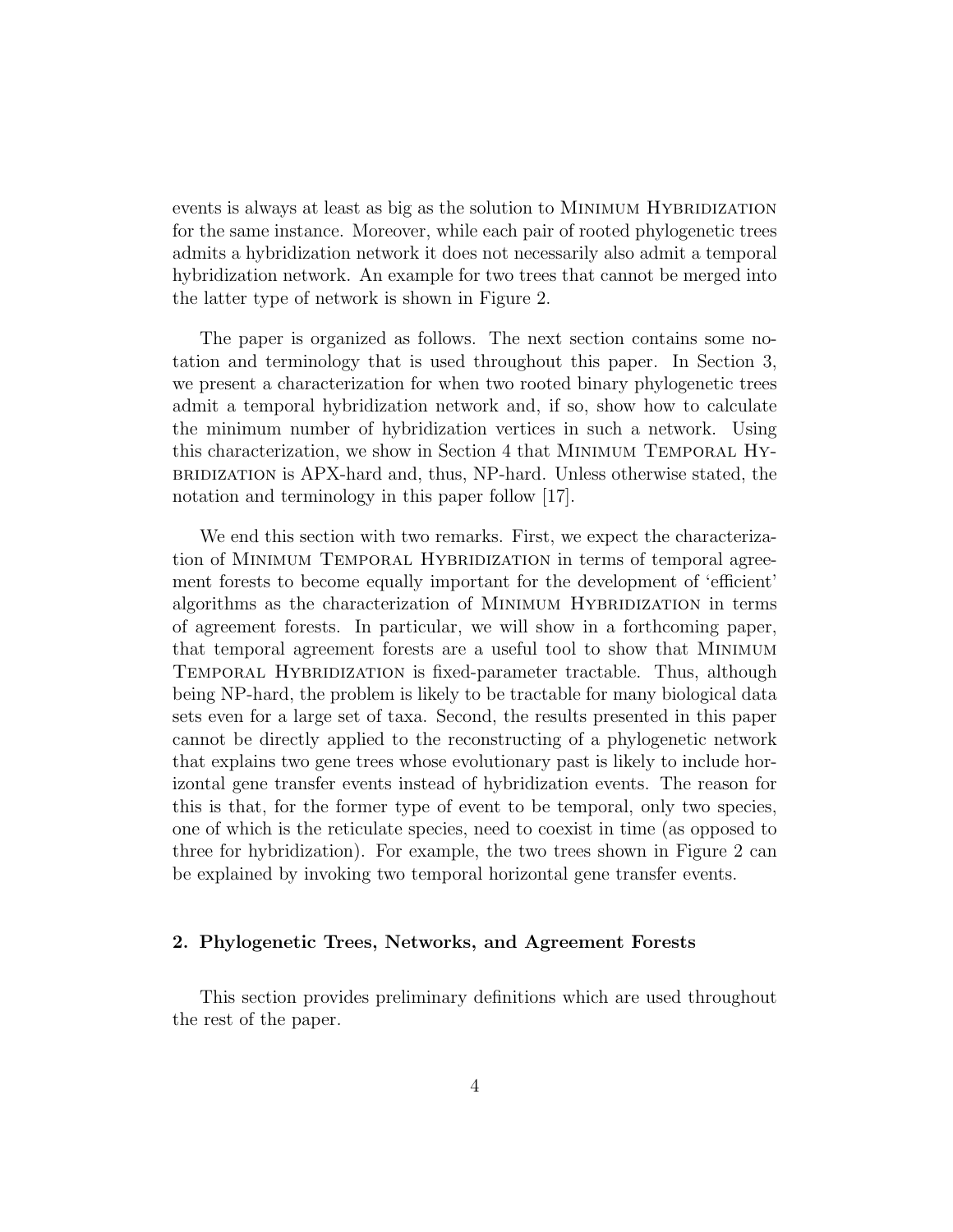

Figure 2: Two rooted binary phylogenetic trees that do not admit a temporal hybridization network.



Figure 3: Two planted binary phylogenetic X-trees  $\mathcal T$  and  $\mathcal T'$ .

**Phylogenetic trees.** Let  $X$  be a finite set. A rooted binary phylogenetic X-tree  $\mathcal T$  is a rooted tree with leaf set X and, apart from the root which has degree two, all interior vertices have degree three. The set  $X$  is often referred to as the *label set* of  $\mathcal T$  and denoted by  $\mathcal L(\mathcal T)$ . For technical reasons, we frequently view the root of  $\mathcal T$  as a vertex that is adjoined to the original root via a new pendant edge, in which case,  $\mathcal{T}$  is a planted binary phylogenetic X-tree. Ignoring the labels of the internal vertices for the moment, Figure 3 shows two planted binary phylogenetic trees  $\mathcal T$  and  $\mathcal T'$  with root label  $\rho_0$  and  $\mathcal{L}(\mathcal{T}) = \mathcal{L}(\mathcal{T}') = \{a, b, \ldots, h\}.$ 

Now, let  $\mathcal T$  be a rooted phylogenetic X-tree, and let U be a subset of its vertex set, i.e.  $U \subseteq V(\mathcal{T})$ . The minimal rooted subtree of  $\mathcal{T}$  that connects all vertices in U is denoted by  $\mathcal{T}(U)$ . Furthermore, the rooted tree obtained from  $\mathcal{T}(U)$  by contracting all non-root degree-2 vertices is the restriction of  $\mathcal T$  to U and is denoted by  $\mathcal T |U$ . Typically, U is a subset of X. Lastly, a rooted phylogenetic tree S is *pendant* in  $\mathcal T$  if S can be detached from  $\mathcal T$  by deleting a single edge.

Now, let  $\mathcal T$  be a rooted phylogenetic X-tree, and let X' be a subset of X. We call X' a cluster of  $\mathcal T$  if there is a vertex v in  $\mathcal T$  whose set of descendants in X is precisely X'. We denote this cluster by  $\mathcal{C}_{\mathcal{T}}(v)$ . Furthermore, the most recent common ancestor of X' is the vertex v in  $\mathcal{T}$  with  $X' \subseteq \mathcal{C}_{\mathcal{T}}(v)$ such that there exists no vertex v' with  $X \subseteq C_{\mathcal{T}}(v')$  and  $C_{\mathcal{T}}(v') \subset C_{\mathcal{T}}(v)$ . We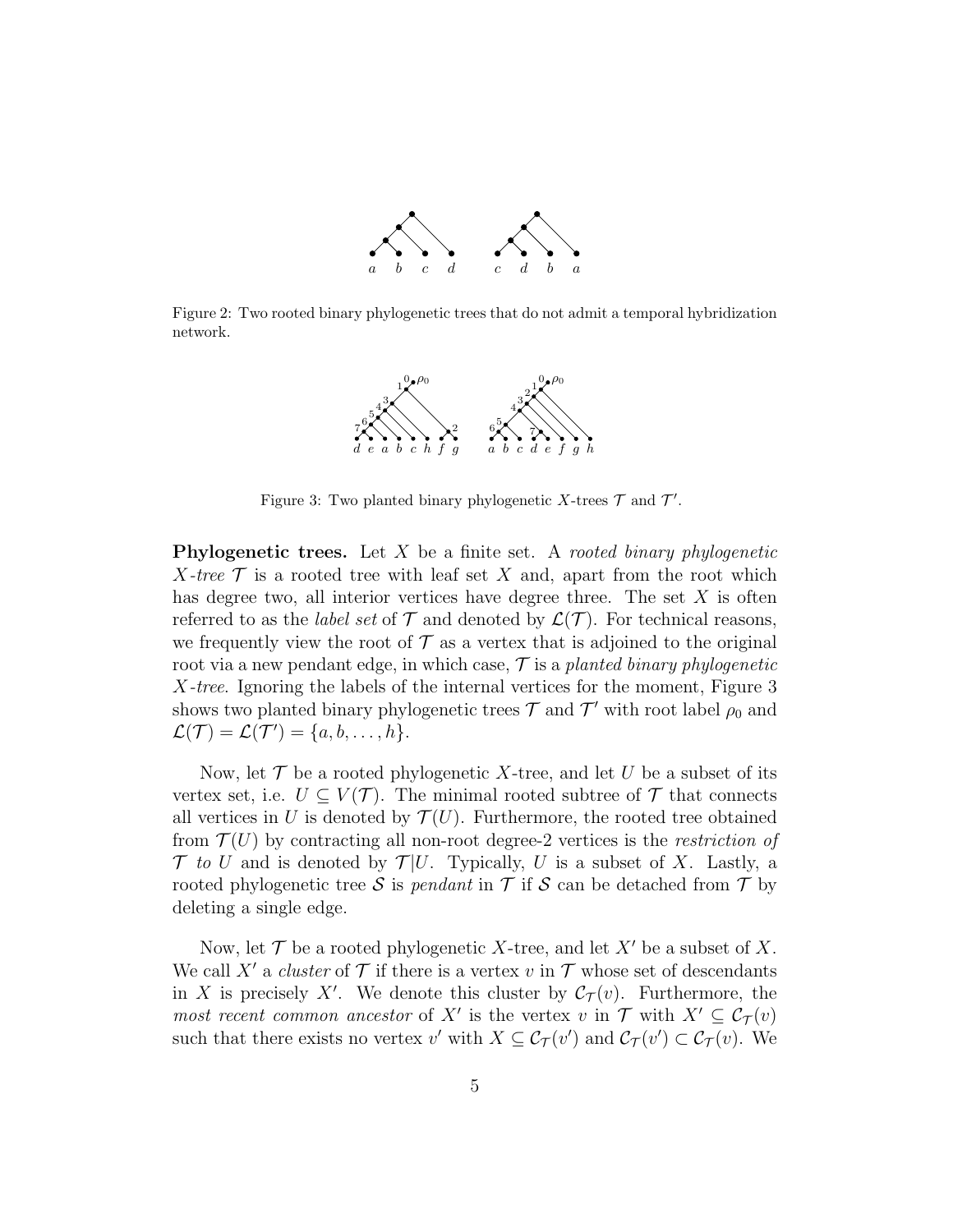denote v by  $mrea_{\mathcal{T}}(X')$ .

**Temporal hybridization networks.** A hybridization network  $\mathcal N$  on a finite set  $X$  is a rooted acyclic digraph with the following properties:

- (i) the root has in-degree 0 and out-degree 2;
- (ii) X is the set of *leaves* of the network, that is, the vertices with outdegree 0 and in-degree 1;
- (iii) all remaining vertices are interior vertices, and each such vertex either has in-degree 1 and out-degree 2 or is a *hybridization vertex* that has in-degree 2 and out-degree 1;
- (iv) arcs ending in a hybridization vertex are hybridization arcs, while all other arcs in the network are tree arcs; and
- (v) every interior vertex has at least one outgoing tree arc.

Similar to the definition of a phylogenetic tree, the set  $X$  is often referred to as the *label set* of N and denoted by  $\mathcal{L}(\mathcal{N})$ .

We remark that the above definition of a hybridization network coincides with that of a so-called tree-child phylogenetic network, introduced by Cardona *et al.* [5]. Furthermore, property  $(v)$  in the definition of a hybridization network guarantees that a species that arises from either a speciation or a hybridization event exists for a certain amount of time before possibly going extinct. Hence, assuming that each hybrid species and its two parents coexist in time, no ancestral species yields two new hybrid species and simultaneously becomes extinct.

Now, let N be a hybridization network on X, and let  $\mathcal T$  be a rooted binary phylogenetic X'-tree with  $X' \subseteq X$ . We say that N displays T if T can be obtained from  $\mathcal N$  by a sequence of arc and vertex deletions, and degree-2 vertex contractions. Intuitively, if  $\mathcal N$  displays  $\mathcal T$ , then all of the ancestral relationships visualized by  $\mathcal T$  are visualized by  $\mathcal N$ .

Again, let  $\mathcal N$  be a hybridization network on X, and let V be the set of vertices of N. Let  $t: V \to \mathbb{R}^+$  be a map such that, for all  $u, v \in V$ , we have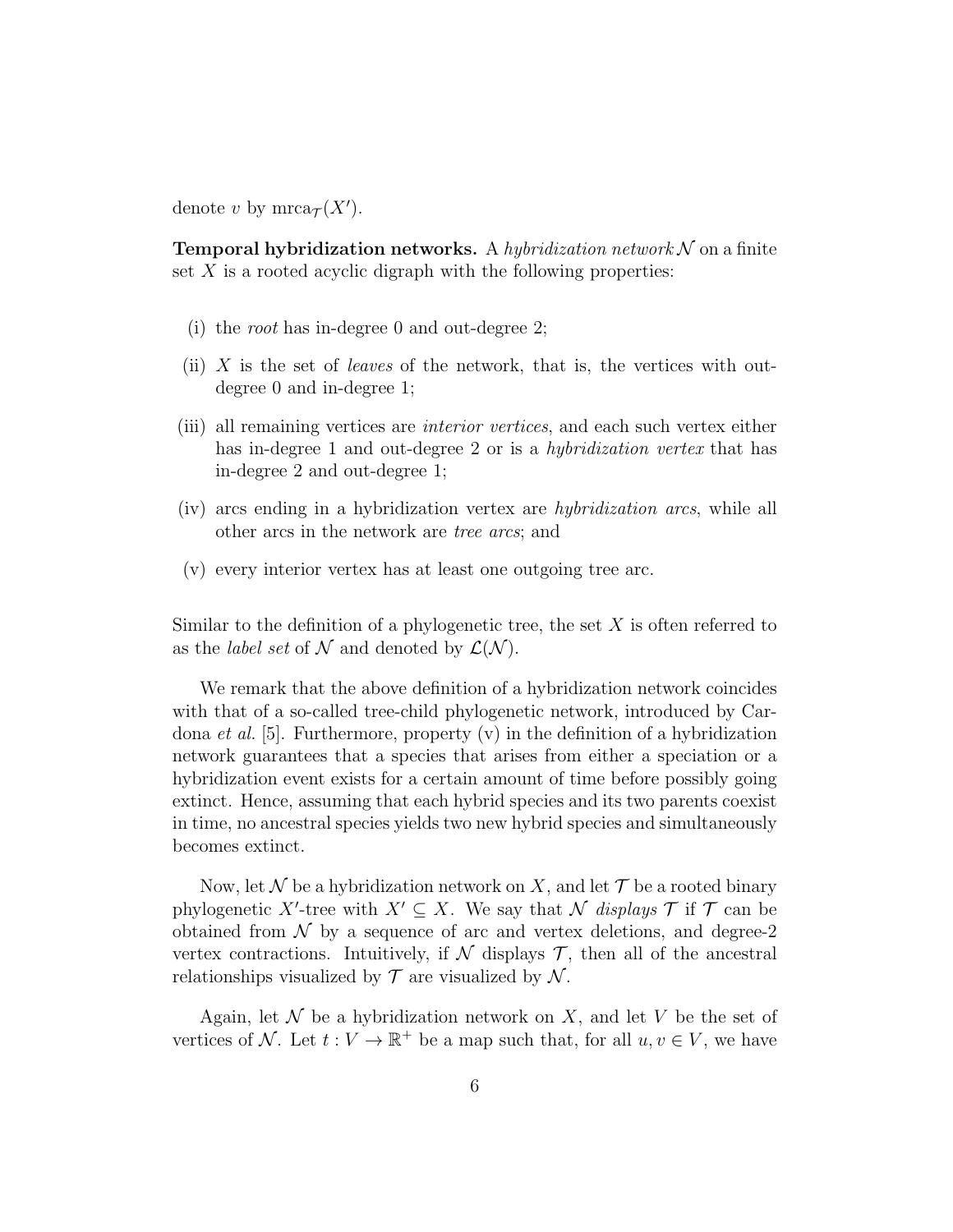

Figure 4: A temporal hybridization network  $\mathcal N$ . For each internal vertex v a temporal labeling  $t(v)$  is given next to v. Note that N is a minimum temporal hybridization network for the two phylogenetic trees shown in Figure 3.

 $t(u) = t(v)$  whenever  $(u, v)$  is a hybridization arc, and  $t(u) < t(v)$  whenever there is a directed path from  $u$  to  $v$  that contains a tree arc. Then  $t$  is a temporal labeling of  $N$ , in which case, N is said to be temporal. An example of a temporal hybridization network is shown in Figure 4, where arcs directed horizontally are hybridization arcs while arcs directed downwards are tree arcs.

For a temporal hybridization network  $\mathcal{N}$ , we denote by  $h_t(\mathcal{N})$  the number of hybridization vertices of N. Furthermore, if  $\mathcal T$  and  $\mathcal T'$  are rooted binary phylogenetic  $X$ -trees, we set

 $h_t(\mathcal{T}, \mathcal{T}') = \min\{h_t(\mathcal{N}) : \mathcal{N} \text{ is a temporal hybridization network on } X \text{ that displays } \mathcal{T} \text{ and } \mathcal{T}'\}.$ 

A temporal hybridization network  $\mathcal N$  on X that displays two rooted binary phylogenetic X-trees  $\mathcal T$  and  $\mathcal T'$  and has the property  $h_t(\mathcal N) = h_t(\mathcal T, \mathcal T')$  is said to be a *minimum temporal hybridization network* for  $\mathcal T$  and  $\mathcal T'$ .

**Temporal-agreement forests.** Let  $\mathcal T$  and  $\mathcal T'$  be two rooted binary phylogenetic  $X$ -trees. For the purposes of defining an agreement forest, we view  $\mathcal T$  and  $\mathcal T'$  as planted with root vertex  $\rho_0$ . An agreement forest for  $\mathcal T$  and  $\mathcal T'$ is a collection  $\mathcal{F} = {\mathcal{T}_0, \mathcal{T}_1, \ldots, \mathcal{T}_k}$  of planted binary phylogenetic trees with root labels  $\rho_0, \rho_1, \ldots, \rho_k$  and label sets  $\mathcal{L}_0, \mathcal{L}_1, \ldots, \mathcal{L}_k$ , respectively, such that the following properties are satisfied:

- (i) the label sets  $\mathcal{L}_0, \mathcal{L}_1, \ldots, \mathcal{L}_k$  partition X;
- (ii) for all  $i \in \{0, 1, \ldots, k\}, \mathcal{T}_i \cong \mathcal{T} | \mathcal{L}_i \cong \mathcal{T}' | \mathcal{L}_i$ ; and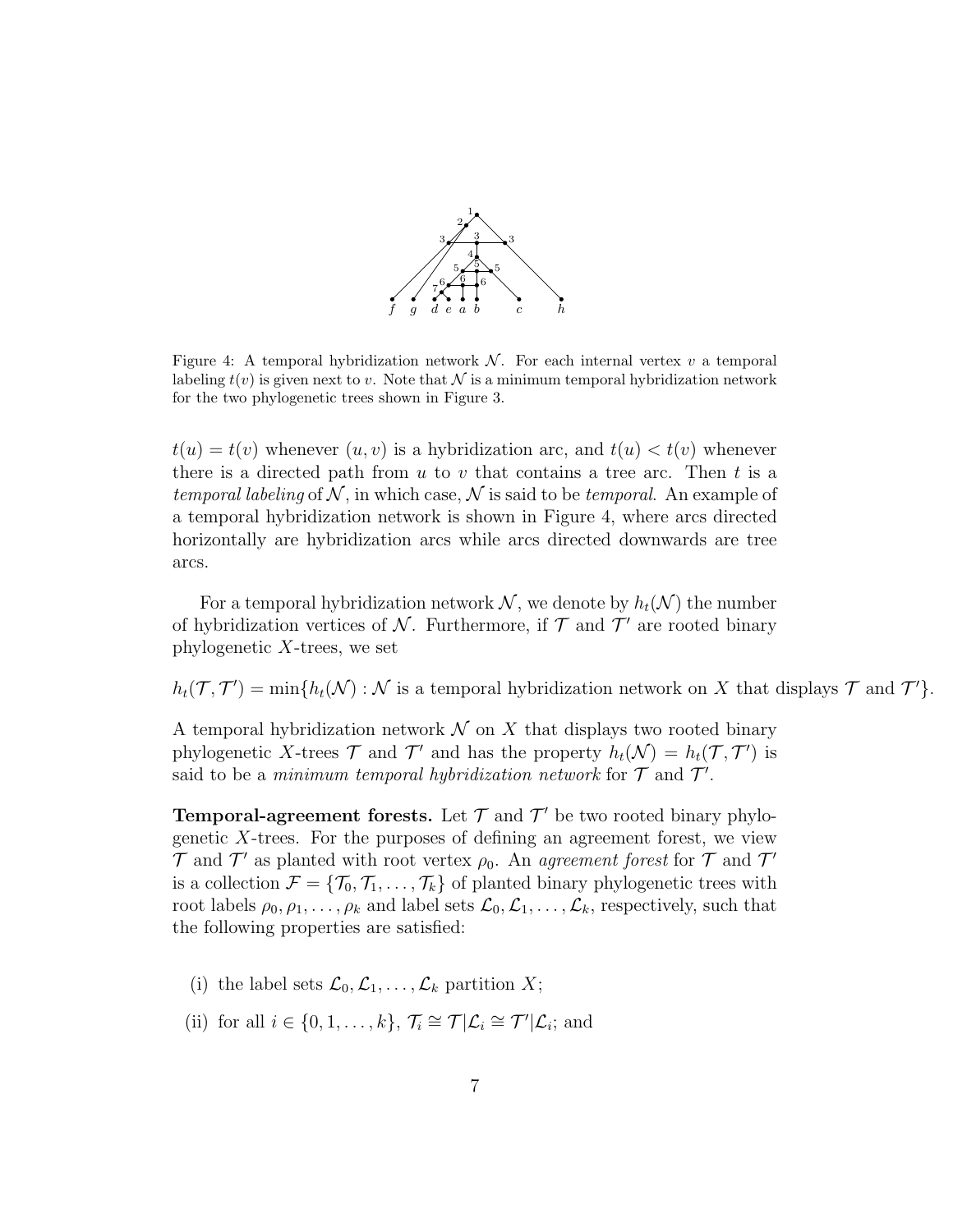

Figure 5: A temporal-agreement forest  $\mathcal F$  for the two phylogenetic trees  $\mathcal T$  and  $\mathcal T'$  that are shown in Figure 3.

(iii) there are one-to-one maps

$$
\psi: {\rho_0, \rho_1, \ldots, \rho_k} \to V(\mathcal{T})
$$
 and  $\psi': {\rho_0, \rho_1, \ldots, \rho_k} \to V(\mathcal{T}')$ 

so that the trees in

$$
\{\mathcal{T}(\mathcal{L}_i \cup \{\psi(\rho_i)\}): i \in \{0, 1, \ldots, k\}\}\
$$

and

$$
\{\mathcal{T}'(\mathcal{L}_i \cup \{\psi'(\rho_i)\}): i \in \{0, 1, \ldots, k\}\}\
$$

are edge-disjoint rooted subtrees of  $\mathcal T$  and  $\mathcal T'$ , respectively.

Ignoring the integer labels of the internal vertices, Figure 5 shows an agreement forest for the two phylogenetic trees depicted in Figure 3.

It is a straightforward consequence of the definition that if  $\mathcal F$  is an agreement forest for  $\mathcal T$  and  $\mathcal T'$ , then  $\{E_0, E_1, \ldots, E_k\}$  and  $\{E'_0, E'_1, \ldots, E'_k\}$  are partitions of the edge sets of  $\mathcal T$  and  $\mathcal T'$ , respectively, where  $E_i$  is the edge set of  $\mathcal{T}(\mathcal{L}_i \cup \{\psi(\rho_i)\})$  and  $E'_i$  is the edge set of  $\mathcal{T}'(\mathcal{L}_i \cup \{\psi'(\rho_i)\})$  for all  $i \in \{0, 1, \ldots, k\}$ . Furthermore, there are natural bijections  $\theta$  and  $\theta'$  from the union  $V(\mathcal{F})$  of the vertex sets of the trees in  $\mathcal F$  to the vertex sets of each of  $\mathcal T$  and  $\mathcal T'$ , respectively. In particular, define  $\theta: V(\mathcal F) \to V(\mathcal T)$  as follows. If  $v \in X$ , set  $\theta(v) = v$ , while if  $v = \rho_i$  for some  $i \in \{0, 1, \ldots, k\}$ , set  $\theta(v) = \psi(\rho_i)$ . Otherwise,  $v = \arctan{\tau_i(a, b)}$  for some unique  $i \in \{0, 1, ..., k\}$ , where  $a, b \in X$  and  $a \neq b$ , set  $\theta(v) = \text{mrea}_{\mathcal{T}}(a, b)$ . The bijection  $\theta'$  is defined analogously. Both  $\theta$  and  $\theta'$  are well-defined.

Let  $\mathcal{F} = \{\mathcal{T}_0, \mathcal{T}_1, \ldots, \mathcal{T}_k\}$  be an agreement forest for two rooted binary phylogenetic X-trees  $\mathcal T$  and  $\mathcal T'$ . We say that  $\mathcal F$  is a temporal-agreement forest for  $\mathcal T$  and  $\mathcal T'$  if there exists, for each  $i \in \{0, 1, \ldots, k\}$ , a temporal labeling  $t_i$  of  $\mathcal{T}_i$  such that the map  $t: V(\mathcal{T}) \to \mathbb{R}^+$  defined by setting  $t(u)$  to be the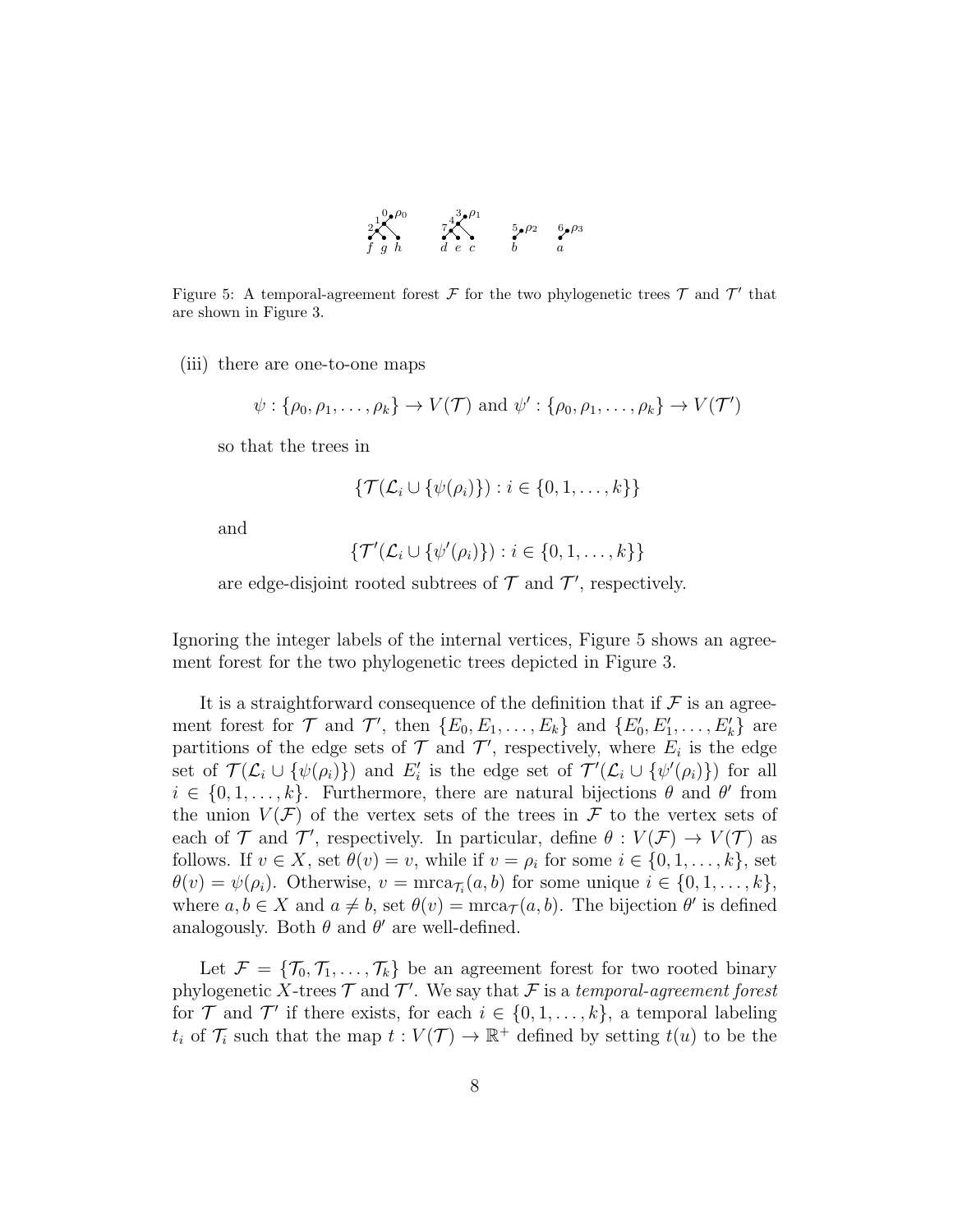temporal labeling of  $\theta^{-1}(u)$  induces a temporal labeling of  $\mathcal{T}$ , and the map  $t': V(\mathcal{T}') \to \mathbb{R}^+$  defined by setting  $t'(u)$  to be the temporal labeling of  $\theta'^{-1}(u)$ induces a temporal labeling of  $\mathcal{T}'$ . In this case, we refer to  $\{t_0, t_1, \ldots, t_k\}$  as a verification set for F, the maps t and t' as the temporal labelings of  $\mathcal T$  and  $\mathcal{T}'$  induced by  $\mathcal{F}$ , respectively, and the maps  $\theta$  and  $\theta'$  as temporal embeddings of  $\mathcal F$  in  $\mathcal T$  and  $\mathcal T'$ , respectively. Moreover, if  $\mathcal F$  contains the smallest number of components amongst all temporal-agreement forests for  $\mathcal T$  and  $\mathcal T'$ , we call F a maximum-temporal-agreement forest for  $\mathcal T$  and  $\mathcal T'$ , in which case, we denote the value of k by  $m_t(\mathcal{T}, \mathcal{T}')$ . As an example, a temporal-agreement forest F for the two phylogenetic trees  $\mathcal T$  and  $\mathcal T'$  shown in Figure 3 is shown in Figure 5. In fact, it is easily checked that  $\mathcal F$  is a maximum-temporalagreement forest for  $\mathcal T$  and  $\mathcal T'$ . Furthermore, the temporal embeddings of  $\mathcal F$ in  $\mathcal T$  and  $\mathcal T'$  are shown in Figure 3.

Remark. For readers familiar with acyclic-agreement forests, we end this section with the following note. If  $\mathcal F$  is a temporal-agreement forest for two rooted binary phylogenetic X-trees, then it is easily seen that  $\mathcal F$  is also an acyclic-agreement forest for  $\mathcal T$  and  $\mathcal T'$ . However, the converse does not hold.

#### 3. Characterizing the temporal hybridization number

In this section, we state and prove a characterization for when two rooted binary phylogenetic X-trees  $\mathcal T$  and  $\mathcal T'$  admit a temporal hybridization network on X that displays  $\mathcal T$  and  $\mathcal T'$ . This characterization is stated in terms of agreement forests, and as a consequence we show that  $h_t(\mathcal{T}, \mathcal{T}') = m_t(\mathcal{T}, \mathcal{T}')$ .

Let N be a hybridization network on X, and view the root  $\rho_0$  of N as a vertex adjoined to the original root via a new arc. Let  $\mathcal F$  be a forest of planted binary phylogenetic trees obtained from  $\mathcal N$  by labeling each hybridization vertex with a distinct  $\rho_i$ , where  $\rho_i \neq \rho_0$  for all i, deleting each hybridization arc of  $\mathcal N$ , and then suppressing all resulting degree-two vertices. As the forest is unique up to assigning root labels to the roots of each of the trees in  $\mathcal{F}$ , we refer to  $\mathcal F$  as the forest induced by  $\mathcal N$ .

**Proposition 3.1.** Let  $\mathcal T$  and  $\mathcal T'$  be two rooted binary phylogenetic X-trees, and suppose that  $\mathcal N$  is a temporal hybridization network on  $X$  that displays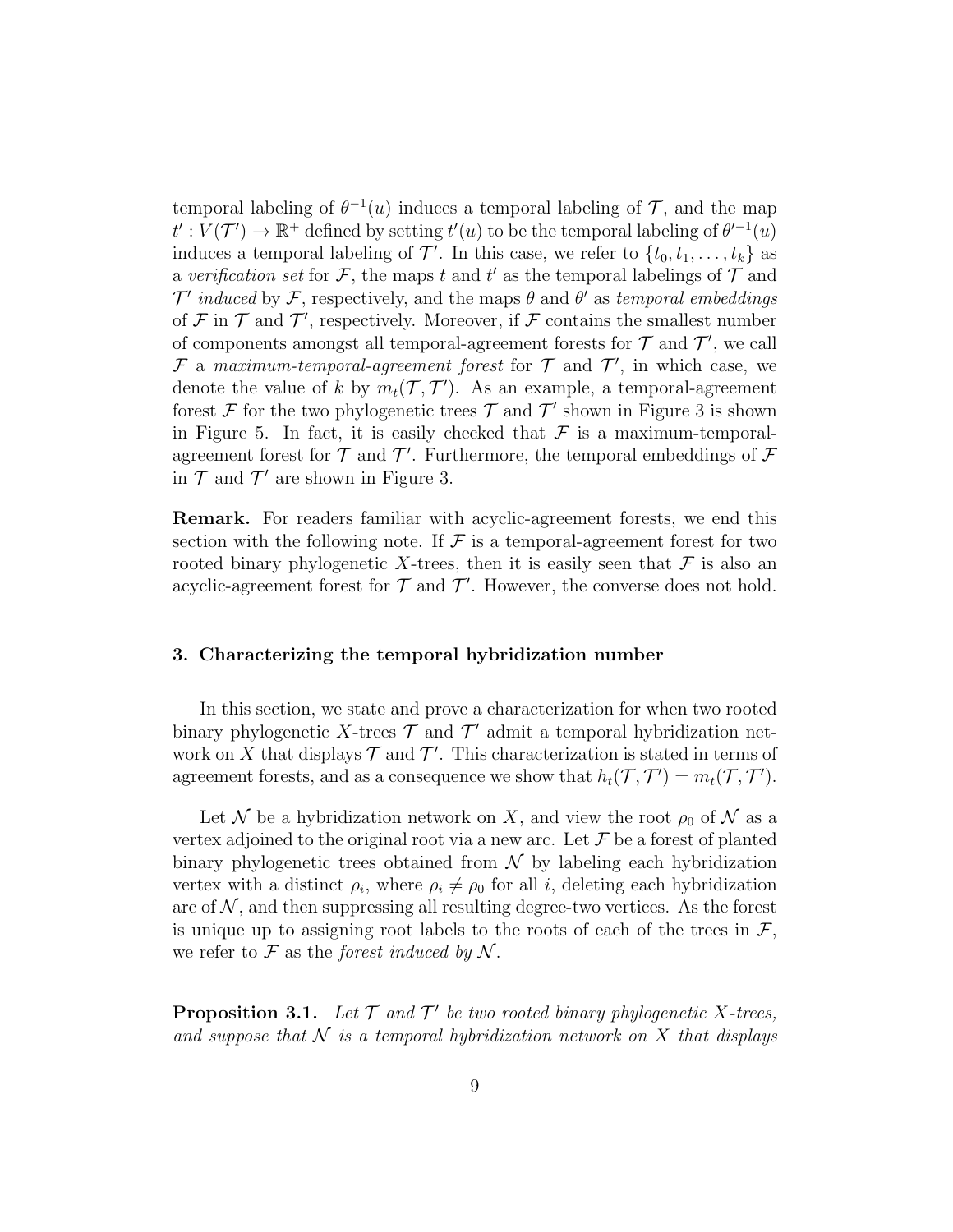$\mathcal T$  and  $\mathcal T'$ . Then the forest induced by  $\mathcal N$  is a temporal-agreement forest for  $\mathcal T$  and  $\mathcal T'$ .

**PROOF.** Let  $\mathcal N$  be a temporal hybridization network on  $X$  that displays  $\mathcal T$  and  $\mathcal T'$ , and let t denote the temporal labeling of  $\mathcal N$ . The proof is by induction on  $h_t(\mathcal{N})$ . If  $h_t(\mathcal{N}) = 0$ , then, up to the assignment of temporal labels,  $\mathcal N$  is isomorphic to each of  $\mathcal T$  and  $\mathcal T'$ . Thus the forest induced by  $\mathcal N$  consists of  $\mathcal N$  itself, and so the proposition holds. Now suppose that the proposition holds for all pairs of rooted binary phylogenetic  $X'$ -trees with a temporal hybridization network  $\mathcal{N}'$  on  $X'$  that displays both trees and for which  $h_t(\mathcal{N}') < h_t(\mathcal{N})$ .

Let v denote a hybridization vertex of  $\mathcal N$  for which the assigned temporal labeling  $t(v)$  is maximized. Let u and u' denote the parents of v in N. Observe that the arc directed into  $u$  and the arc directed out of  $u$  (other than  $(u, v)$  are both tree arcs. An analogous observation can also be made for u'. Furthermore, by the maximality of  $t(v)$  and as N is temporal, no hybridization vertex is a descendant of  $v, u$ , or  $u'$ . Let  $\mathcal{L}_k$  denote the subset of X that contains precisely the descendants of v, and let  $X' = X - \mathcal{L}_k$ . Let  $\mathcal{N}'$  be the temporal hybridization network on  $X'$  that is obtained from N by deleting the arcs  $(u, v)$  and  $(u', v)$ , suppressing the resulting degreetwo vertices, and ignoring the component,  $\mathcal{T}_k$  say, containing v. Since N displays  $\mathcal T$  and  $\mathcal T'$  and since  $\mathcal T_k$  is a pendant subtree of  $\mathcal T$  and  $\mathcal T'$ , it follows by the maximality of  $t(v)$  that  $\mathcal{N}'$  is a temporal hybridization network that displays  $\mathcal{T}|X'$  and  $\mathcal{T}'|X'$ . Therefore, as  $h_t(\mathcal{N}') < h_t(\mathcal{N})$ , it follows by the induction assumption that the forest  $\mathcal{F}' = {\mathcal{T}_0, \mathcal{T}_1, \ldots, \mathcal{T}_{k-1}}$  induced by  $\mathcal{N}'$ is a temporal-agreement forest for  $\mathcal{T}|X'$  and  $\mathcal{T}'|X'$ . Labeling v, the root vertex of  $\mathcal{T}_k$  appropriately, let  $\mathcal{F} = \mathcal{F}' \cup \{\mathcal{T}_k\}$ . Note that  $\mathcal{F}$  is the forest induced by N. Clearly, F is an agreement forest for  $\mathcal T$  and  $\mathcal T'$ . We complete the proof by showing that  $\mathcal F$  is a temporal-agreement forest for  $\mathcal T$  and  $\mathcal T'$ .

Let  $(w_1, u)$  and  $(u, w_2)$ , where  $w_2 \neq v$ , and  $(w'_1, u')$  and  $(u', w'_2)$ , where  $w_2' \neq v$ , be arcs in N. By the observations in the previous paragraph, both of the arcs  $(w_1, w_2)$  and  $(w'_1, w'_2)$  must be used in displaying each of  $\mathcal{T}|X'$  and  $\mathcal{T}'|X'$  in  $\mathcal{N}'$  (with u and u' being suppressed). Thus, in displaying each of  $\mathcal{T}'$ and  $\mathcal{T}'$  in  $\mathcal{N}$  all of the arcs  $(w_1, u)$ ,  $(u, w_2)$ ,  $(w'_1, u')$ , and  $(u', w'_2)$ , and exactly one of  $(u, v)$  and  $(u', v)$ , are used. Note that it is possible in displaying 7 and  $\mathcal{T}'$  that only one of the arcs  $(u, v)$  and  $(u', v)$  is used. It now follows that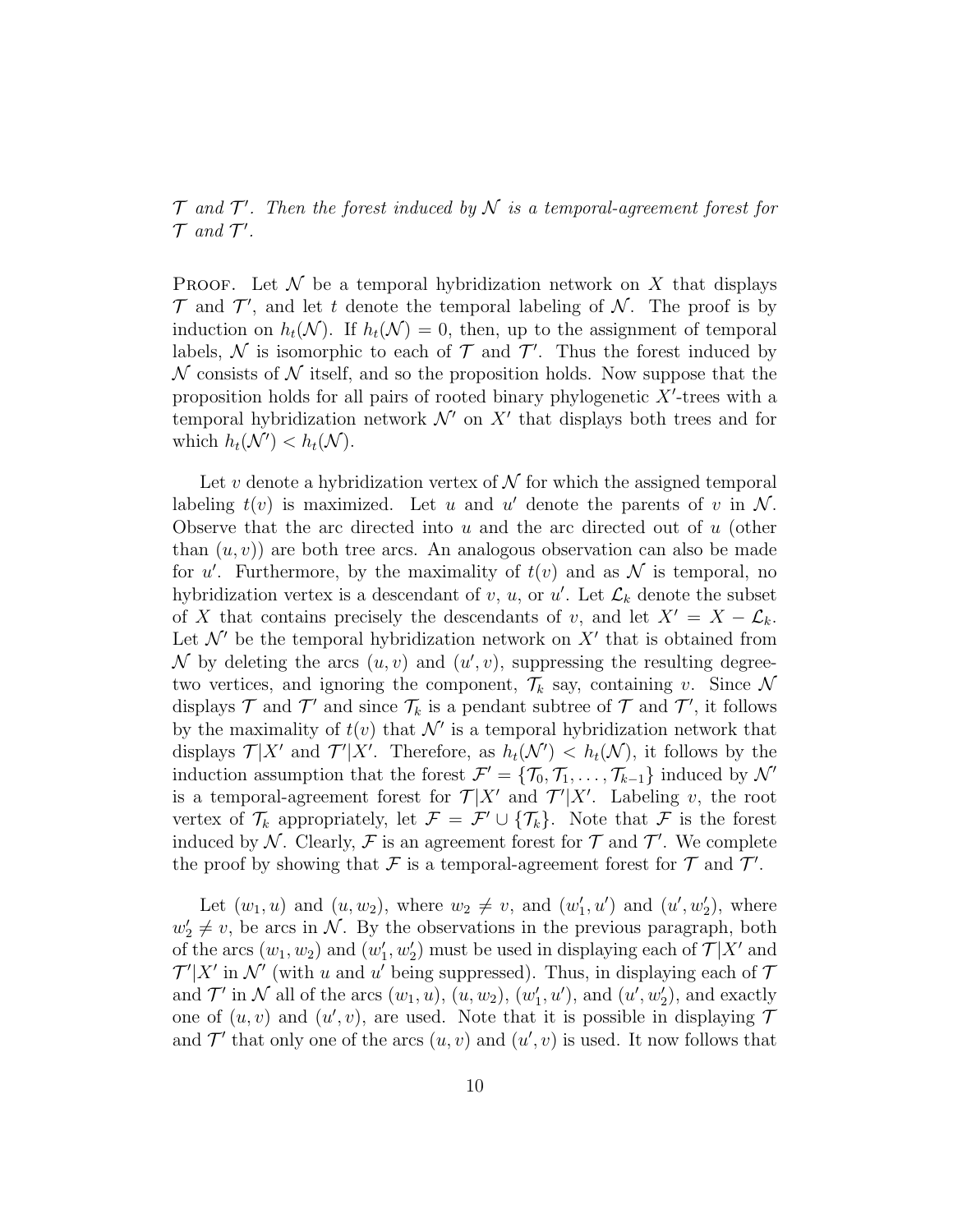the temporal labeling of  $\mathcal N$  induces a temporal labeling of  $\mathcal T_k$  so that  $\mathcal F$  is a temporal-agreement forest for  $\mathcal T$  and  $\mathcal T'$ . This completes the proof of the proposition.  $\Box$ 

Proposition 3.1 provides one direction of the characterization (Theorem 3.3). The other direction is given by the next proposition. Let  $\mathcal{F}_1$  and  $\mathcal{F}_2$  be two temporal-agreement forests for two rooted binary phylogenetic X-trees  $\mathcal T$  and  $\mathcal T'$ . Furthermore, let  $t_1$  and  $t_2$  be the temporal labelings of  $\mathcal T$  induced by the temporal embeddings  $\theta_1$  and  $\theta_2$  of  $\mathcal F_1$  and  $\mathcal F_2$ , respectively, in  $\mathcal{T}$ . Similarly, let  $t'_1$  and  $t'_2$  be the temporal labelings of  $\mathcal{T}'$  induced by the temporal embeddings  $\theta'_1$  and  $\theta'_2$  of  $\mathcal{F}_1$  and  $\mathcal{F}_2$ , respectively, in  $\mathcal{T}'$ . Then  $\mathcal{F}_2$ is a refinement of  $\mathcal{F}_1$  precisely if  $t_1 = t_2$ ,  $t'_1 = t'_2$ , and for each  $\mathcal{T}_i \in \mathcal{F}_2$  there exists a  $\mathcal{T}_j \in \mathcal{F}_1$  such that  $\mathcal{L}(\mathcal{T}_i) \subseteq \mathcal{L}(\mathcal{T}_j)$ .

**Proposition 3.2.** Let  $\mathcal{T}$  and  $\mathcal{T}'$  be two rooted binary phylogenetic X-trees, and suppose that  $\mathcal F$  is a temporal-agreement forest for  $\mathcal T$  and  $\mathcal T'$ . Then there exists a temporal hybridization network  $\mathcal N$  on  $X$  that displays  $\mathcal T$  and  $\mathcal T'$  such that  $\mathcal F$  is a refinement of the forest induced by  $\mathcal N$ .

PROOF. Let  $\mathcal{F} = {\mathcal{T}_0, \mathcal{T}_1, \mathcal{T}_2, \ldots, \mathcal{T}_k}$  be a temporal-agreement forest for  $\mathcal{T}$ and  $\mathcal{T}'$ . The proof is by induction on k. If  $k = 0$ , then, up to isomorphism,  $\mathcal T$  and  $\mathcal T'$  are identical, and so  $\mathcal T_0$  is temporal hybridization network with the desired properties. Now suppose that the proposition holds for all pairs of rooted binary phylogenetic trees on the same label sets with a temporalagreement forest of size at most k.

Without loss of generality, we may assume that, amongst all temporal labelings of the root vertices of the trees in  $\mathcal{F}$ , the temporal labeling of the root vertex of  $\mathcal{T}_k$  is maximized. Thus  $\mathcal{T}_k$  is a pendant subtree of  $\mathcal{T}$  and  $\mathcal{T}'$ . Let  $X' = X - \mathcal{L}(\mathcal{T}_k)$ , and let  $\mathcal{F}' = \mathcal{F} - {\{\mathcal{T}_k\}}$ . Then it is easily seen that  $\mathcal{F}'$  is a temporal-agreement forest for  $\mathcal{T}|X'$  and  $\mathcal{T}'|X'$ . Therefore, by the induction assumption, there is a temporal hybridization network  $\mathcal{N}'$  that displays  $\mathcal{T} | X'$ and  $\mathcal{T}'|X'$  such that  $\mathcal{F}'$  is a refinement of the forest induced by  $\mathcal{N}'$ . We next construct a network on X with the desired properties.

Let N be the network on X that is obtained from  $\mathcal{N}'$  as follows. Since  $\mathcal{T}_k$  is a pendant subtree of  $\mathcal{T}$ , we can obtain  $\mathcal{T}$  from  $\mathcal{T}|X'$  by subdividing an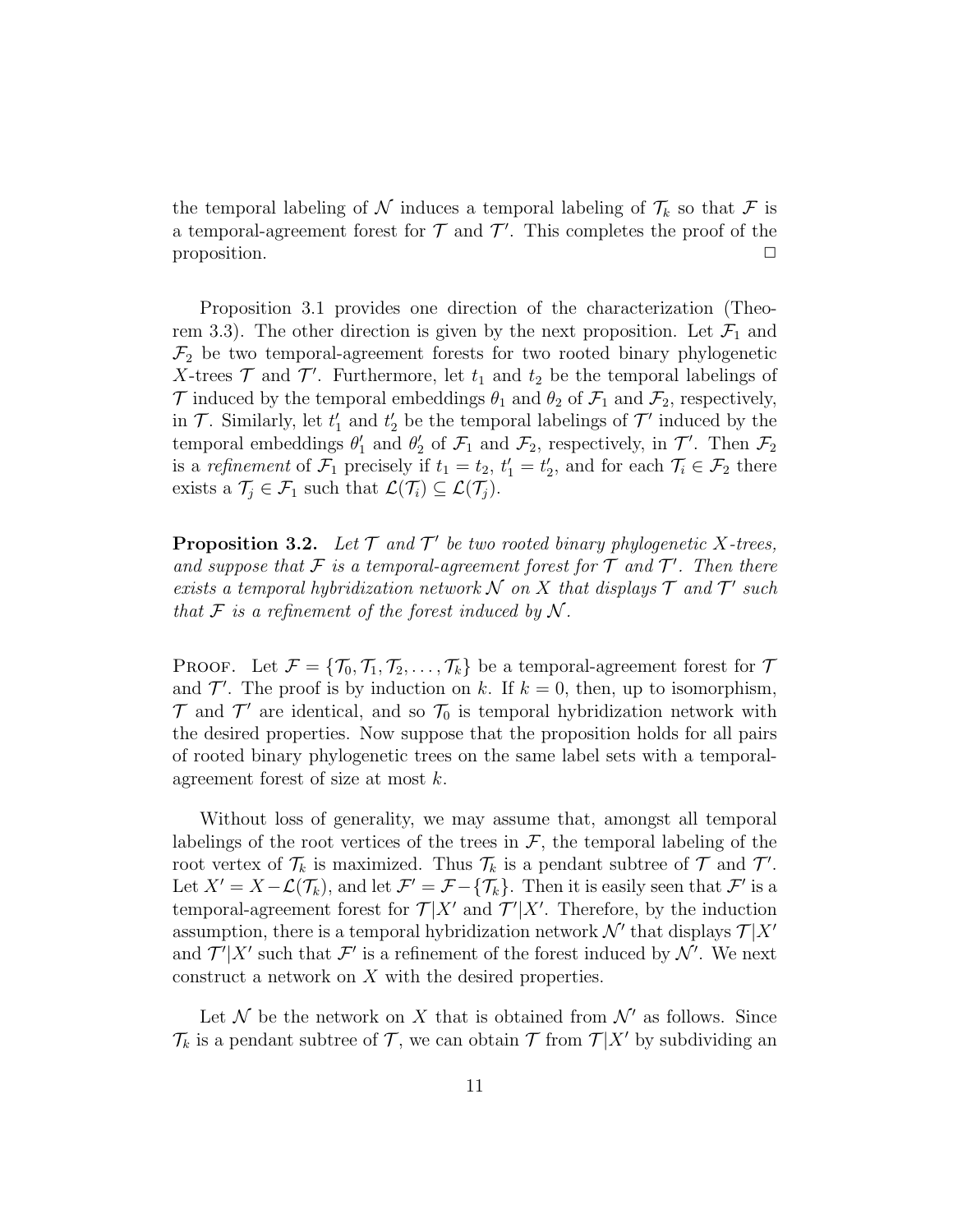(unique) edge,  $(u_k, v_k)$  say, of  $\mathcal{T}|X'$  and identifying the root of  $\mathcal{T}_k$ , labeled  $\rho_k$ , with the new vertex. The edge  $(u_k, v_k)$  corresponds to an edge of a tree in  $\mathcal{F}'$  in which, under the temporal labeling of  $\mathcal{T}|X'$  induced by  $\mathcal{F}'$ , the end vertices are assigned temporal labelings  $t(u_k)$  and  $t(v_k)$ , respectively, where t is the temporal map of  $\mathcal T$  that is induced by  $\mathcal F$ . Since  $\mathcal N'$  displays  $\mathcal T | X'$  and  $\mathcal{F}'$  is a refinement of the forest induced by  $\mathcal{N}'$ , there is a tree arc of  $\mathcal{N}'$  whose end vertices are assigned temporal labelings  $t(u_k)$  and  $t(v_k)$ . Subdividing this tree arc and adding a new arc joining the root  $\rho_k$  of  $\mathcal{T}_k$  with the new vertex assigned temporal labeling  $t_k(\rho_k)$ , where  $t_k$  is the temporal labeling of  $\mathcal{T}_k$ in  $\mathcal F$ , the resulting network is a temporal hybridization network on  $X$  that displays  $\mathcal{T}$ . Repeating this construction for  $\mathcal{T}'$ , let  $\mathcal N$  denote the resulting temporal hybridization network on  $X$ . Note that, as the forest induced by  $\mathcal{N}'$  is a refinement of  $\mathcal{F}'$ , all descendant arcs of the two vertices created by the two subdivisions are tree arcs. By construction, the forest induced by  $\mathcal N$ is a refinement of  $\mathcal F$ . This completes the proof of the proposition.  $\Box$ 

The next theorem combines Propositions 3.1 and 3.2 and completes the characterization.

**Theorem 3.3.** Let  $\mathcal{T}$  and  $\mathcal{T}'$  be two rooted binary phylogenetic X-trees. Then there exists a temporal hybridization network on X that displays  $\mathcal T$  and  $\mathcal{T}'$  if and only if there exists a temporal-agreement forest for  $\mathcal T$  and  $\mathcal T'$ , in which case,

$$
h_t(\mathcal{T}, \mathcal{T}') = m_t(\mathcal{T}, \mathcal{T}').
$$

**PROOF.** If there exists a temporal hybridization network on  $X$  that displays  $\mathcal T$  and  $\mathcal T'$ , then, by Proposition 3.1, there is a temporal-agreement forest for  $\mathcal T$  and  $\mathcal T'$ . Furthermore, by Proposition 3.1,  $h_t(\mathcal T, \mathcal T') \geq m_t(\mathcal T, \mathcal T')$ . On the other hand, if there is a temporal-agreement forest for  $\mathcal T$  and  $\mathcal T'$ , then, by Proposition 3.2, there is a temporal hybridization network on  $X$  that displays  $\mathcal T$  and  $\mathcal T'$ . Moreover, it follows by Proposition 3.2 that  $h_t(\mathcal T, \mathcal T') \leq$  $m_t(\mathcal{T}, \mathcal{T}')$ . In particular,

$$
h_t(\mathcal{T}, \mathcal{T}') = m_t(\mathcal{T}, \mathcal{T}').
$$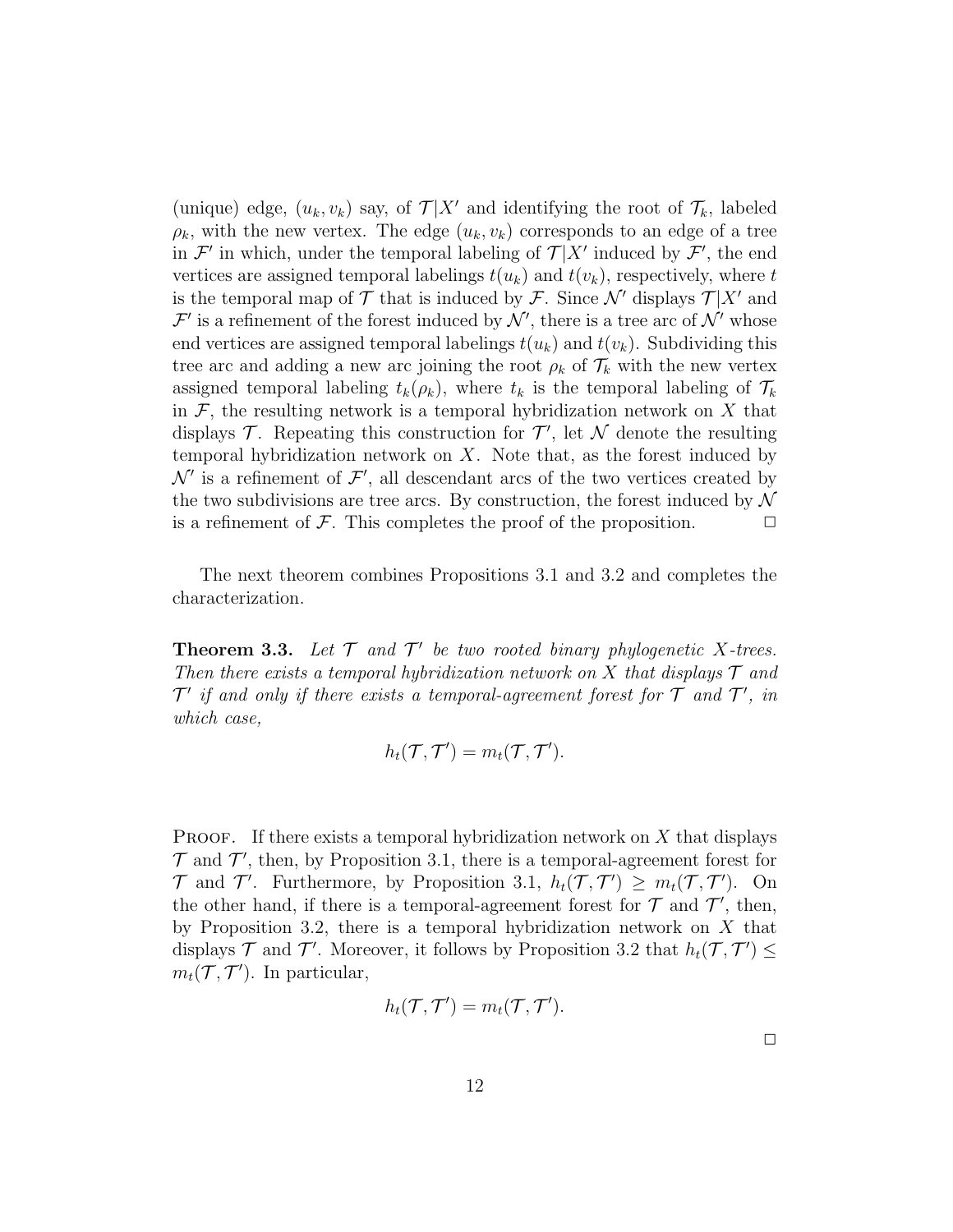#### 4. Minimum Temporal Hybridization is APX-Hard

In this section, we show that the minimization problem Minimum Temporal Hybridization is APX-hard and thus also NP-hard. In particular, this means that, unless  $P=NP$ , there is some fixed constant c strictly bigger than 1 for which there is no polynomial-time approximation algorithm such that, for each instance, the output of a feasible solution is at most  $c$  times the size of its optimal solution.

MINIMUM TEMPORAL HYBRIDIZATION

**Instance:** A finite set X, and two rooted binary phylogenetic X-trees  $\mathcal{T}$ and  $\mathcal{T}'$ .

**Goal:** Find a temporal hybridization network  $\mathcal N$  on X that displays  $\mathcal T$  and  $\mathcal{T}'$  with minimum hybridization number if such a network exists. **Measure:** The value of  $h_t(\mathcal{N})$ .

We obtain the above hardness result in two steps. For the first step, we show that the following optimization problem is APX-hard using an Lreduction from a restricted version of Maximum 4-Dimensional Matching. Briefly, L-reductions were introduced by Papadimitriou and Yannakakis [16] and preserve approximability. They play a similar role in the study of approximability of optimization problems as polynomial-time reductions in the study of decision problems and their complexity. For more details, we refer the interested reader to [15, 16]. Having established an L-reduction to MINIMUM TEMPORAL HYBRIDIZATION, the second step is an almost immediate consequence of Theorem 3.3.

Maximum-Temporal-Agreement Forest

**Instance:** A finite set X, and two rooted binary phylogenetic X-trees  $\mathcal{T}$ and  $\mathcal{T}'$ .

Goal: Find a maximum-temporal-agreement forest  $\mathcal F$  for  $\mathcal T$  and  $\mathcal T'$  if such a forest exists.

**Measure:** The number of components in  $\mathcal{F}$  minus one.

Maximum 4-Dimensional Matching (Max-4DM) **Instance:** 4 disjoint sets  $W, X, Y, Z$ , and a subset Q of  $W \times X \times Y \times Z$ . **Goal:** Find a maximum-sized subset  $M$  of  $Q$  with the property that no members of M agree in any coordinate.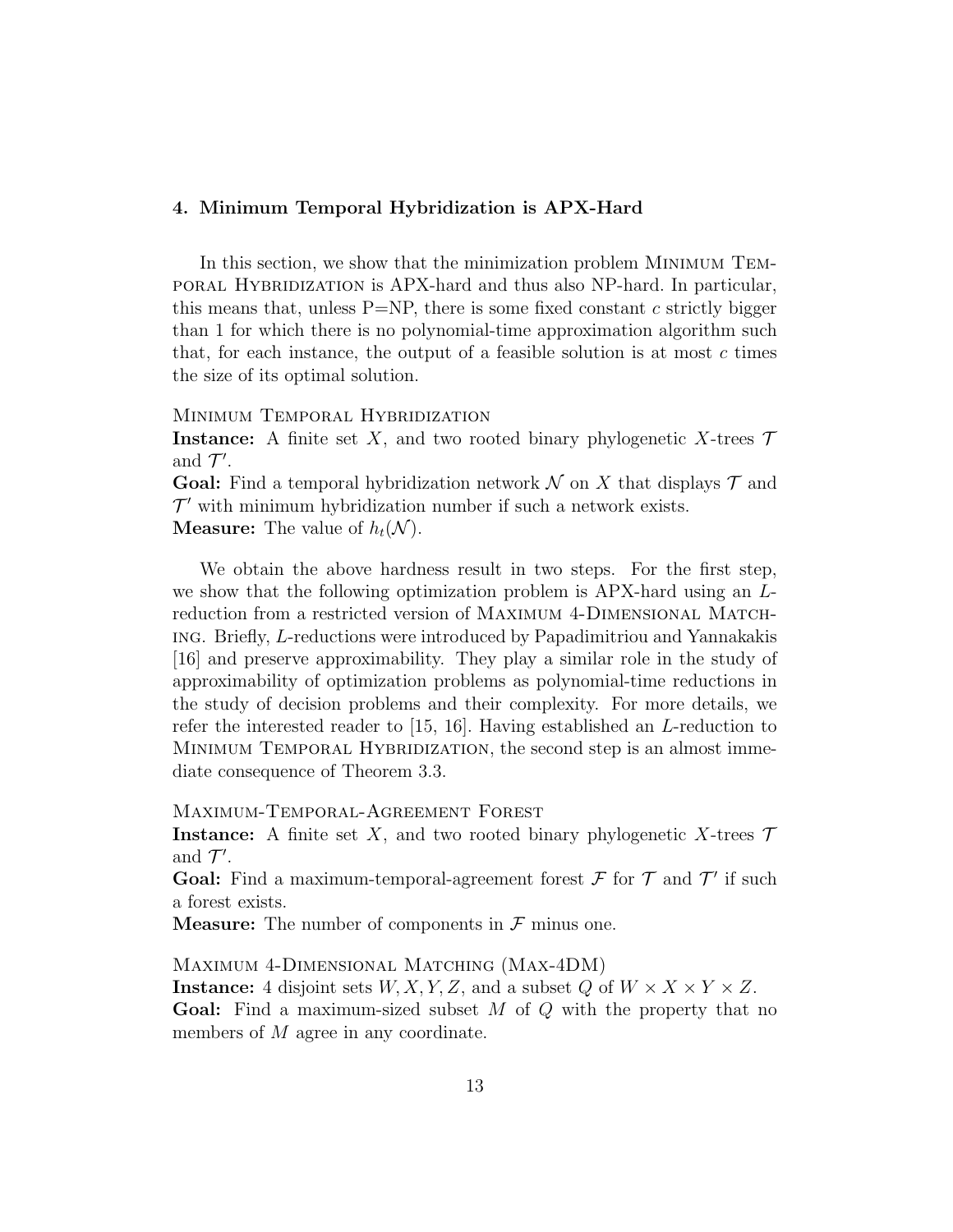Measure: The cardinality of M.

Chlebík and Chlebíková [7] proved an explicit inapproximability ratio for the restricted version of Max-4DM when each element of  $W \cup X \cup Y \cup Z$ appears in exactly two 4-tuples in Q. Denoting this restriction by Max-4DM-2, we will show that there is an L-reduction from Max-4DM-2 to Maximum-Temporal-Agreement Forest.

The construction and key lemma, Lemma 4.1, used to established this L-reduction is similar to that used by Bordewich and Semple [4] to show that the non-temporal version of MINIMUM TEMPORAL HYBRIDIZATION is APX-hard. However, the temporal constraints mean that modifications and additions are required for the construction. For this reason, we have included the details of the construction and lemma in full, but the details of the remaining part of the L-reduction have been suppressed.

Let  $W, X, Y, Z$  and  $Q \subseteq W \times X \times Y \times Z$  be an instance I of Max-4DM-2. Let  $|W| = p$ . Since each element of  $W \cup X \cup Y \cup Z$  appears in exactly two members of Q, we have

$$
p = |W| = |X| = |Y| = |Z| = |Q|/2.
$$

We next construct an instance of MAXIMUM-TEMPORAL-AGREEMENT FOR- $EST$  based on  $I$ .

Let

$$
Q = \{ (w_1, x_1, y_1, z_1), (w_2, x_2, y_2, z_2), \ldots, (w_{2p}, x_{2p}, y_{2p}, z_{2p}) \}.
$$

Let  $\mathcal T$  and  $\mathcal T'$  be the two rooted binary phylogenetic X-trees shown in Figure 6 and Figure 7, respectively, where, for the moment, we ignore the (temporal) labelings assigned to the interior vertices. In Figure 6, each subtree  $A_i$  of  $\mathcal{T}$ , where  $i \in \{1, 2, \ldots, 2p\}$ , corresponds to exactly one tuple in Q. In Figure 7, each subtree  $B_r$  of  $\mathcal{T}'$ , where  $r \in \{1, 2, ..., 4p\}$ , corresponds to exactly one element r in  $W \cup X \cup Y \cup Z$ , while each subtree  $C_i$  of  $\mathcal{T}'$ , where  $i \in \{1, 2, \ldots, 2p\}$ , corresponds to exactly one tuple in Q. Note that the edge incident with the pendant root in  $A_i$  is not part of the subtree  $A_i$  (and is only shown in Figure 6 for convenience) but in fact the edge joining  $A_i$  to the rest of  $\mathcal T$ . Analogous comments hold for the subtrees  $B_r$  and  $C_i$  that are shown in Figures 7, 8, and 9. Furthermore, for each  $B_r$ , the indices i and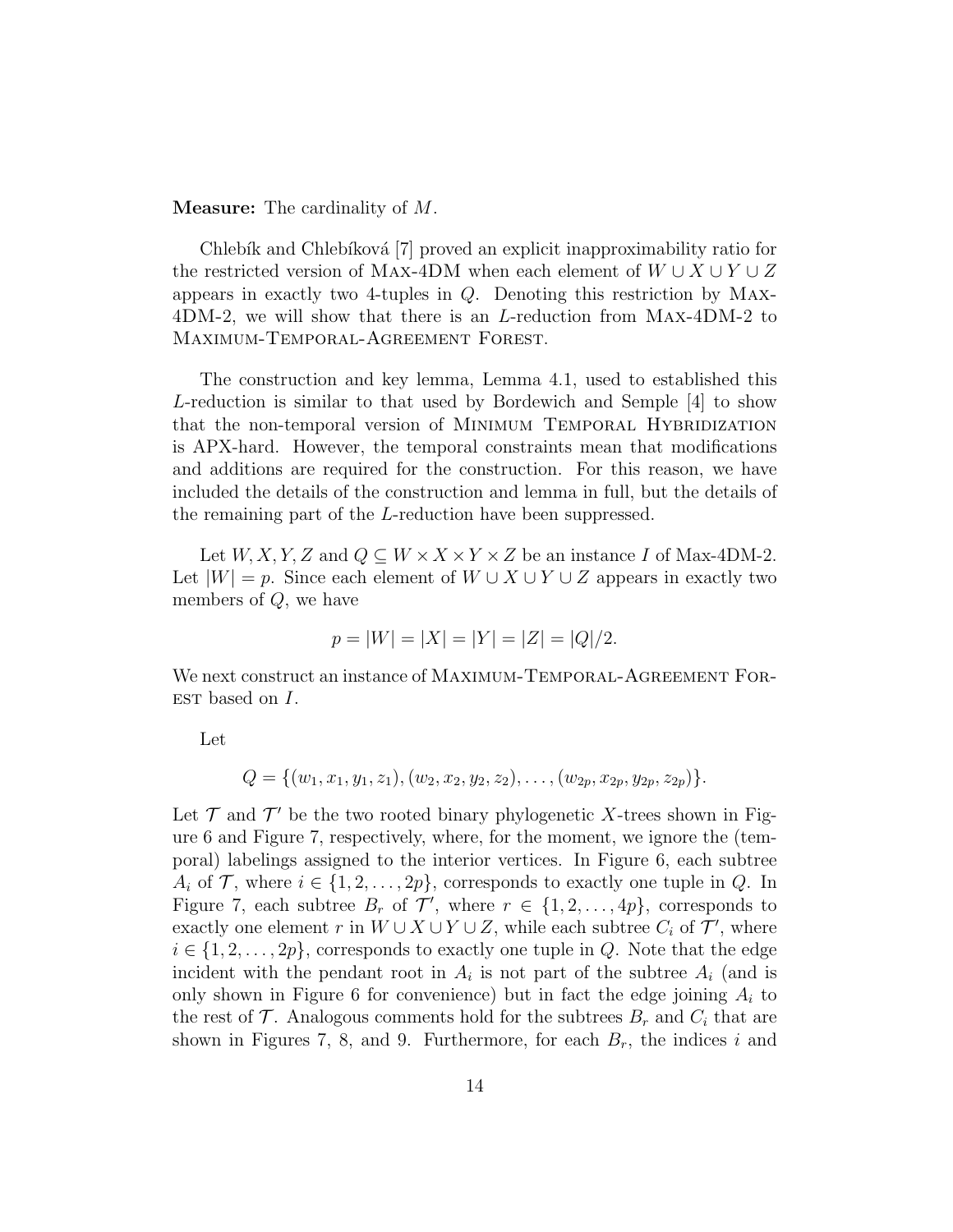

Figure 6: The tree  $\mathcal T$  and its subtrees  $A_i$  that are used in the proof of Lemma 4.1.

j are used to identify the two tuples in  $Q$  in which r occurs. Throughout the statement and proof of Lemma 4.1,  $\mathcal T$  and  $\mathcal T'$  refer to the rooted binary phylogenetic trees shown in Figures 6 and 7.

Before stating and proving the key lemma, Lemma 4.1, we describe an equivalent way of showing that two rooted binary phylogenetic  $X$ -trees have a temporal-agreement forest. This equivalence is used in the proof of Lemma 4.1. Let  $\mathcal T$  be a planted phylogenetic X-tree with root  $\rho_0$ , and let t be a temporal labeling of  $\mathcal T$ . Let S be a pendant subtree of  $\mathcal T$ , and let  $e = (u_1, u_2)$  be the edge of T attaching S to T. The *edge separation of e* is performed by deleting  $e$ , contracting the resulting non-root degree-two vertex, adjoining a pendant root to  $u_2$ , and assigning the new root the temporal label  $t(u_1)$ . Now let  $\mathcal T$  and  $\mathcal T'$  be two rooted binary phylogenetic X-trees. Viewing  $\mathcal T$  and  $\mathcal T'$  as planted with a root vertex  $\rho_0$ , it is easily seen that  $\mathcal T$ and  $\mathcal{T}'$  have a temporal-agreement forest of size  $k + 1$  if and only if there are temporal labelings t and t' of  $\mathcal T$  and  $\mathcal T'$ , respectively such that there is a sequence of k edge separations in each of  $\mathcal T$  and  $\mathcal T'$  that result in the same forest.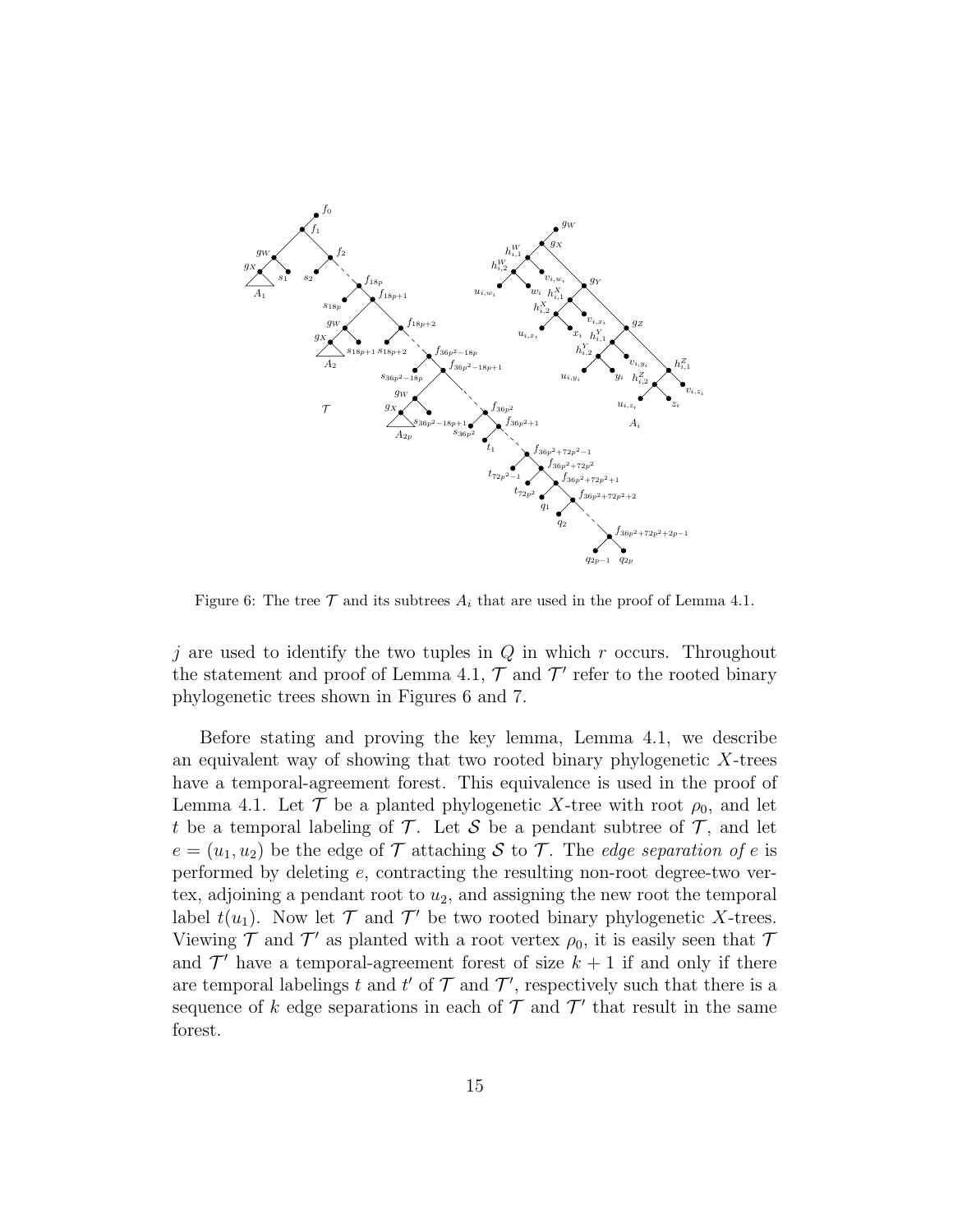

Figure 7: The tree  $\mathcal{T}'$  and its subtrees  $B_r$  and  $C_i$  that are used in the proof of Lemma 4.1.

**Lemma 4.1.** The set  $Q$  contains a 4-dimensional matching of size  $k$  if and only if there is a temporal-agreement forest for  $T$  and  $T'$  of size

$$
1 + 8k + 9(2p - k) = 18p - k + 1.
$$

In particular,  $m_t(\mathcal{T}, \mathcal{T}') = 18p - opt(Q)$ , where  $opt(Q)$  denotes the size of an optimal 4-dimensional matching of Q.

**PROOF.** First suppose that  $Q$  contains a 4-dimensional matching  $M$  of size k. To show that  $\mathcal T$  and  $\mathcal T'$  have a temporal-agreement forest  $\mathcal F$  of size  $18p - k + 1$ , we first give a temporal labeling of  $\mathcal T$  and  $\mathcal T'$ , and then specify the edge separations in both  $\mathcal T$  and  $\mathcal T'$  that result in a temporal-agreement forest of this size. Observe that it suffices to assign temporal labels to only the interior vertices of  $\mathcal T$  and  $\mathcal T'$ .

Let  $t: \mathring{V}(\mathcal{T}) \to \mathbb{R}^+$  be the map that assigns positive real values to the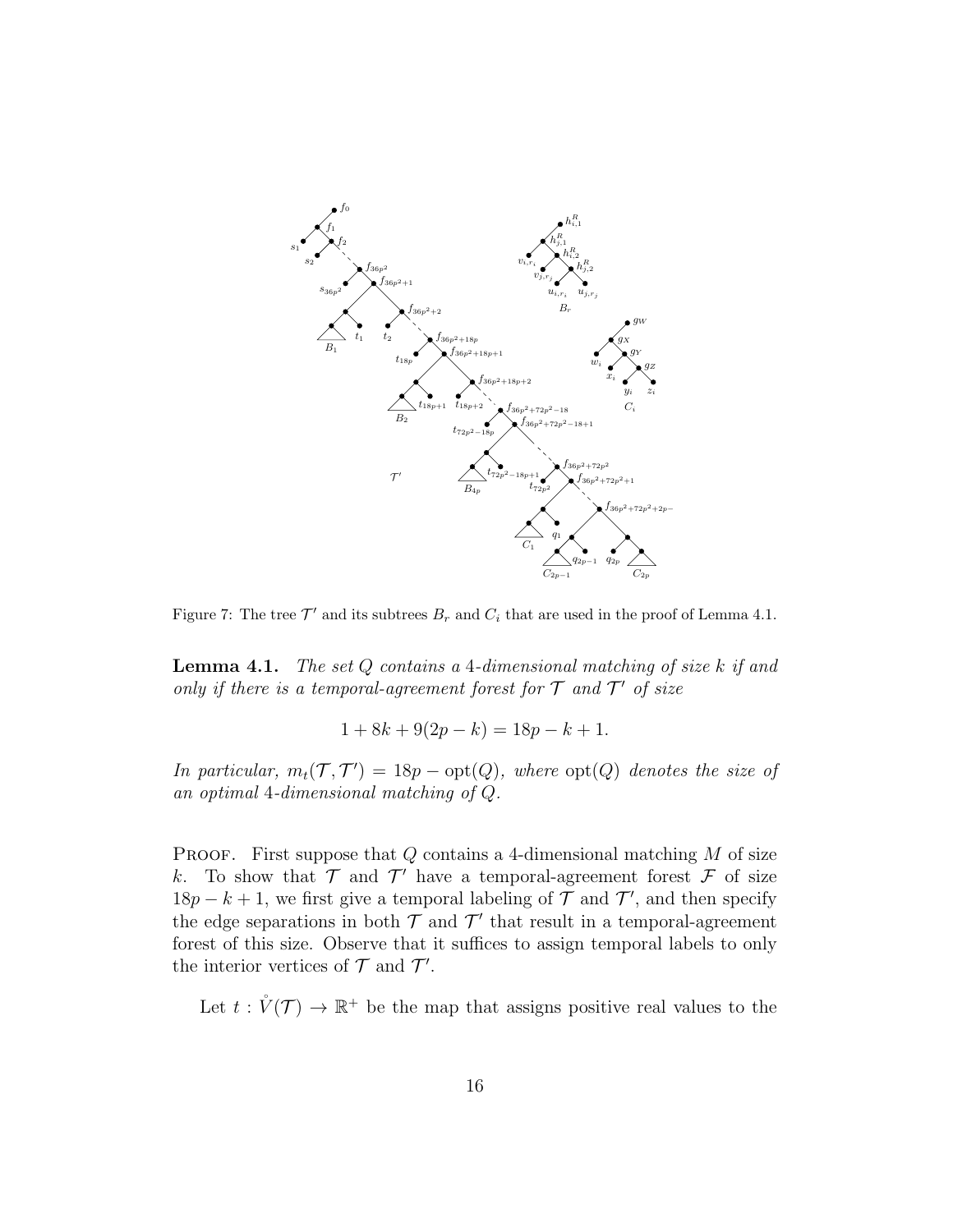interior vertices of  $\mathcal T$  as shown in Figure 6, where

$$
f_0 < f_1 < \cdots < f_{36p^2 + 72p^2 + 2p - 1} < g_W < g_X < g_Y < g_Z
$$
\n
$$
< h_{i,1}^W < h_{j,1}^W < h_{i,2}^W < h_{j,2}^W < h_{i,1}^X < h_{j,1}^X < \cdots < h_{i,2}^Z < h_{j,2}^Z
$$

.

For clarification, consider an element in  $W$ . This element appears in exactly two 4-tuples, corresponding to  $A_i$  and  $A_j$  say. For  $A_i$ , we assign the temporal labelings  $h_{i,1}^W$  and  $h_{i,2}^W$  and, for  $A_j$ , we assign the temporal labelings  $h_{j,1}^W$  and  $h_{j,2}^W$  appropriately. This extends analogously to all elements in  $W\cup X\cup Y\cup Z$ . Clearly, t is a temporal labeling of T. Now let  $t': \mathring{V}(\mathcal{T}') \to \mathbb{R}^+$  be the map that assigns positive real values to the interior vertices  $v$  of  $\mathcal{T}'$  as follows. If a vertex v in  $\mathring{V}(\mathcal{T}')$  is on the path from the root of  $\mathcal{T}'$  to the vertex labeled  $f_{36p^2+72p^2+2p-1}$ , then assign v the value as shown in Figure 7. For the interior vertices that are part of the subtrees  $B_r$  and  $C_i$  and their respective parents, their assigned values depend upon whether or not the element  $r$  is in a tuple in M and whether or not the tuple corresponding to  $C_i$  is in M. In particular, we make the following assignments, where  $R$  in the superscript of the temporal labels assigned to the subtrees  $B_r$  and their parent vertices equates to  $W, X, Y$ , or Z depending upon whether r is an element of W,  $X, Y$ , or  $Z$ , respectively:

- (i) If neither  $r_i$  nor  $r_j$  is in a tuple in M, then the interior vertices of  $B_r$ and its parent are assigned values as shown in Figure 7.
- (ii) If  $r_i$  is in a tuple in M and so  $r_j$  is not in a tuple in M, then the interior vertices of  $B_r$  and its parent are assigned values as shown in Figure 8(a).
- (iii) If  $r_j$  is in a tuple in M and so  $r_i$  is not in a tuple in M, then the interior vertices of  $B_r$  and its parent are assigned values as shown in Figure 8(b).
- (iv) If M does not contain the tuple corresponding to  $C_i$ , then the interior vertices of  $C_i$  and its parent are assigned values as shown in Figure 7.
- (v) Lastly, if M contains the tuple corresponding to  $C_i$ , then the interior vertices of  $C_i$  and its parent are assigned values as shown in Figure 9.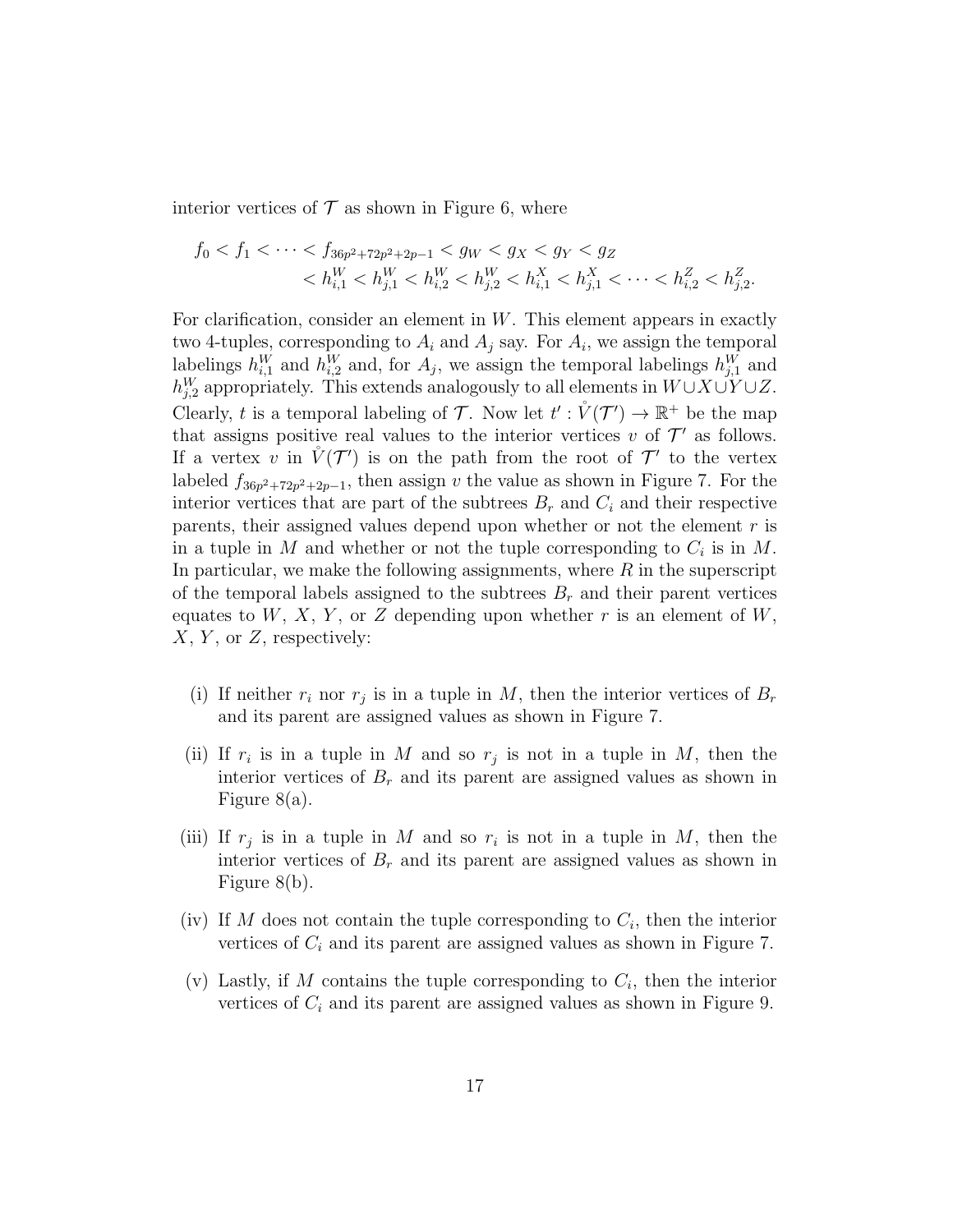

Figure 8: The temporal labeling of the subtree  $B_r$  if (a)  $r_i$  is contained in a tuple of M and (b)  $r_j$  is contained in a tuple of M.



Figure 9: The temporal labeling of the subtree  $C_i$  for when M contains the 4-tuple corresponding to  $C_i$ .

It is easily checked that  $t'$  is a temporal labeling of  $\mathcal{T}'$ .

We next specify a set of edge separations for  $\mathcal T$  and  $\mathcal T'$ . For  $\mathcal T$ , we make the following edge separations:

- (I) For each i, separate the edge attaching  $A_i$  to the rest of  $\mathcal{T}$ .
- (II) For each i in which  $A_i$  corresponds to a tuple in M, separate each of the pendant edges attaching  $w_i$ ,  $x_i$ ,  $y_i$ , and  $z_i$ , and then separate, in turn, the edges attaching the subtrees containing  $u_{i,z_i}$  and  $v_{i,z_i}$ ,  $u_{i,y_i}$  and  $v_{i,y_i}$ , and  $u_{i,x_i}$  and  $v_{i,x_i}$ . In this case,  $A_i$  is broken into 8 components.
- (III) For each i in which  $A_i$  corresponds to a tuple not in  $M$ , separate each of the pendant edges attaching  $u_{i,w_i}, v_{i,w_i}, u_{i,x_i}, v_{i,x_i}, u_{i,y_i}, v_{i,y_i}, u_{i,z_i}, v_{i,z_i}$ . In this case,  $A_i$  is broken into 9 components.

Altogether, this process breaks  $\mathcal T$  into  $1 + 8k + 9(2p - k) = 18p - k + 1$ components. For  $\mathcal{T}'$ , we make the following edge separations:

(I') For each r and i, separate the edge attaching  $B_r$  and  $C_i$  to the rest of  $\mathcal{T}^\prime$ .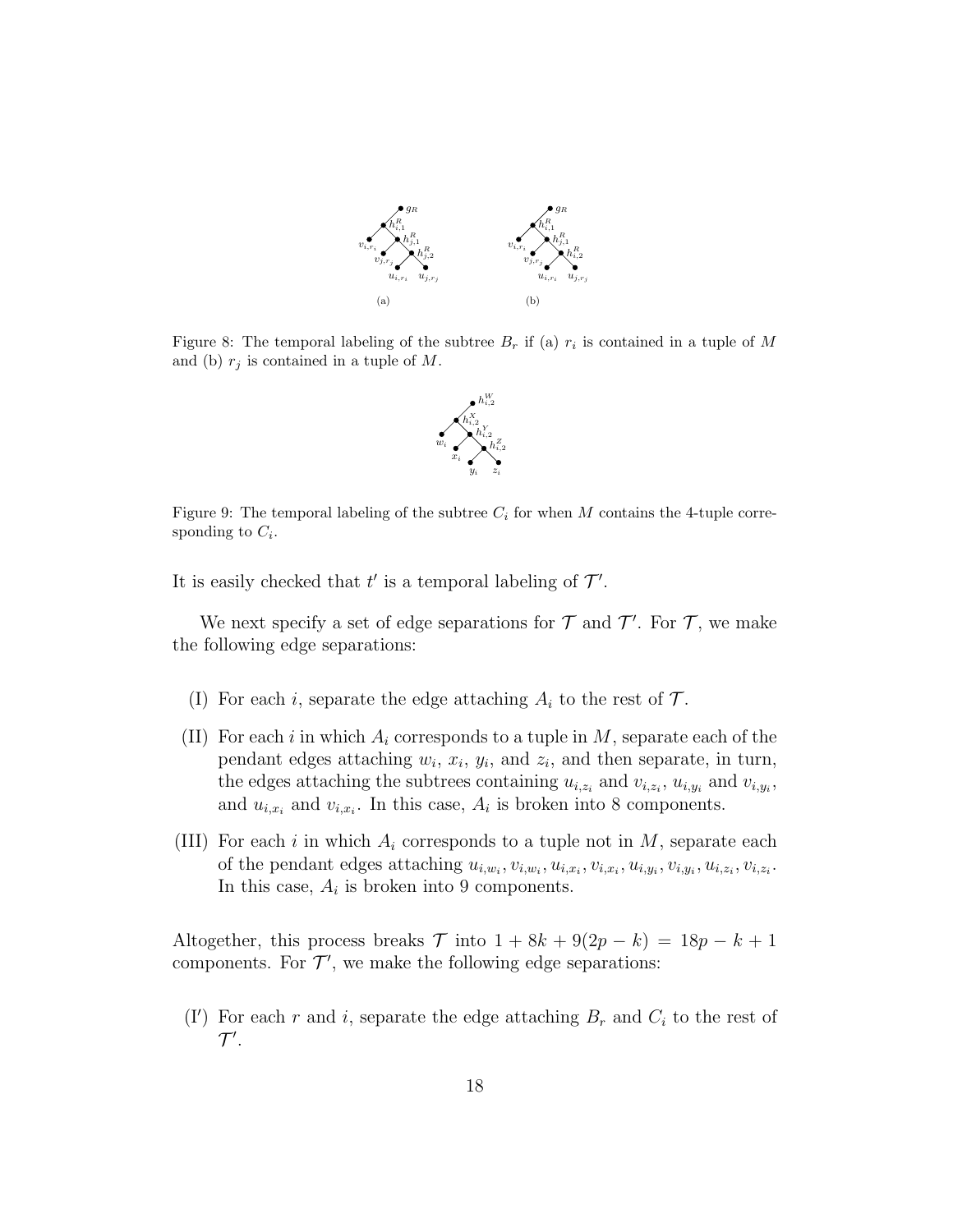- (II') For each  $r \in W \cup X \cup Y \cup Z$ , if neither  $r_i$  nor  $r_j$  is in a tuple in M, then separate, in turn, the pendant edges attaching  $u_{j,r_j}, u_{i,r_i}$ , and  $v_{j,r_j}$ , so that  $B_r$  is broken into 4 components. If  $r_i$  is in a tuple in M, then separate the pendant edges attaching  $u_{j,r_j}$  and  $v_{j,r_j}$ , so that  $B_r$ is broken into 3 components. If  $r_j$  is in a tuple in M, then separate the pendant edges attaching  $u_{i,r_i}$  and  $v_{i,r_i}$ , so that  $B_r$  is broken into 3 components.
- (III') For each i, if the tuple corresponding to  $C_i$  is not in M, then it remains as 1 component. If the tuple corresponding to  $C_i$  is in  $M$ , then separate the pendant edges attaching  $z_i$ ,  $y_i$ , and  $x_i$ , so that  $C_i$  is broken into 4 components.

Collectively, this process breaks  $\mathcal{T}'$  into  $1+4(4p-4k)+3\cdot 4k+(2p-k)+4k=$  $18p - k + 1$ . Thus the two processes break  $\mathcal T$  and  $\mathcal T'$  into the same number of components. Furthermore, a routine check shows that the two sets of components are identical. It now follows that the resulting set of components is a temporal-agreement forest for  $\mathcal T$  and  $\mathcal T'$ .

For the converse, let F be a temporal-agreement forest for  $\mathcal T$  and  $\mathcal T'$  of size at most  $18p+1$ . Note that the temporal labelings assigned to the interior vertices of  $\mathcal T$  and  $\mathcal T'$  play no role in this part of the proof. Let

$$
S = \{s_1, s_2, \ldots, s_{36p^2}, t_1, t_2, \ldots, t_{72p^2}, q_1, q_2, \ldots, q_{2p}\}.
$$

We first show that if  $\mathcal{T}_i \in \mathcal{F}$  and, for some i, the intersection  $\mathcal{L}(\mathcal{T}_i) \cap \mathcal{L}(A_i)$ is non-empty, then  $\mathcal{L}(\mathcal{T}_i) \subseteq \mathcal{L}(A_i)$ . Furthermore, we also show that if  $\mathcal{T}_i \in \mathcal{F}$ and, for some r, the intersection  $\mathcal{L}(\mathcal{T}_i) \cap \mathcal{L}(B_r)$  is non-empty, then  $\mathcal{L}(\mathcal{T}_i) \subseteq$  $\mathcal{L}(B_r)$ .

Suppose that  $\mathcal{T}_j \in \mathcal{F}$  and  $\mathcal{L}(\mathcal{T}_j) \cap \mathcal{L}(A_i)$  is non-empty. Let  $\ell \in \mathcal{L}(\mathcal{T}_j)$ such that  $\ell \notin \mathcal{L}(A_i)$ . Assume  $\ell \in \mathcal{L}(A_{i'})$  for some  $i' \neq i$ . Then, as F is an agreement forest for  $\mathcal T$  and  $\mathcal T'$ , at least 18p members of  $\{s_1, s_2, \ldots, s_{36p^2-18p}\}\$ appear as planted singletons in  $\mathcal{F}$ . By property (iii) in the definition of an agreement forest, no label set of a component of F contains  $\mathcal{L}(A_i)$ , and so  $\mathcal F$  has at least  $18p + 2$  components; a contradiction. Now assume that  $\ell \notin \mathcal{L}(A_{i'})$ . Thus  $\ell \in S$ . If  $\ell \in S - \{s_1, s_2, \ldots, s_{36p^2}\}\)$ , then either each of the 18p elements in  $\{s_{36p^2-18p+1}, \ldots, s_{36p^2}\}\$  if  $i = 2p$  or each of the 18p elements in  $\{s_{36p^2-18p}, s_{36p^2-18p+2}, \ldots, s_{36p^2}\}\$ if  $i \neq 2p$  appear as planted singletons in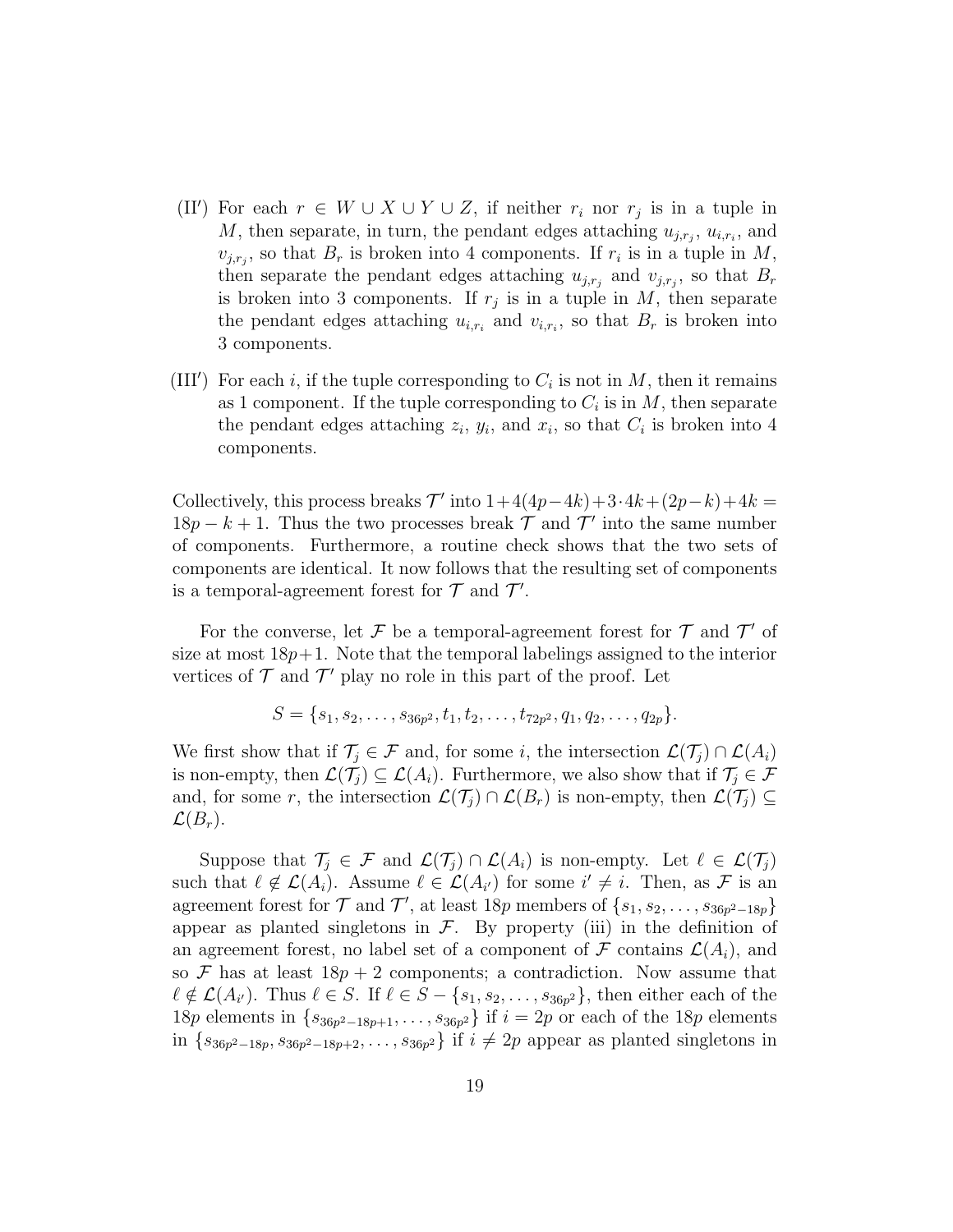F. Since no label set of a component in F contains  $\mathcal{L}(A_i)$ , this implies that F contains at least  $18p + 2$  components; a contradiction. Thus we may assume that  $\ell \in \{s_1, s_2, \ldots, s_{36p^2}\}\,$  in which case, it is easily checked that at least  $18p-1$  members of  $\{s_{36p^2-18p+1}, \ldots, s_{36p^2}\}\$ appear as planted singletons in F. However,  $\mathcal{L}(A_i)$  is not contained in the label set of a single component and, by property (iii) in the definition of an agreement forest, the label set of no component other than  $\mathcal{T}_j$  has a non-empty intersection with  $\mathcal{L}(A_i)$  and a non-empty intersection with  $S - \{s_1, s_2, \ldots, s_{36p^2}\}\$ . Thus  $\mathcal F$  contains at least  $18p+2$  components. This last contradiction now implies that  $\mathcal{L}(\mathcal{T}_i) \subseteq \mathcal{L}(A_i)$ . With this in hand, it is now easily seen that if  $\mathcal{L}(\mathcal{T}_i) \cap \mathcal{L}(B_r)$  is non-empty for some r, then  $\mathcal{L}(\mathcal{T}_i) \subseteq \mathcal{L}(B_r)$ .

Now suppose that F is a temporal-agreement forest of size  $1+8k+9(2p$  $k$ ) = 18p – k + 1. By the above argument, for each i and r, there is a subset of components of F for which the union of the label sets equates to  $\mathcal{L}(A_i)$ and  $\mathcal{L}(B_r)$ , respectively. It is now easily seen that, for each i, the number of components of  $\mathcal F$  in such a subset for which the union of the label sets equates to  $\mathcal{L}(A_i)$  is at least 8. Moreover, it is precisely 8 if the partition of  $\mathcal{L}(A_i)$  induced by these label sets is

$$
\{\{w_i\}, \{x_i\}, \{y_i\}, \{z_i\}, \{u_{i,w_i}, v_{i,w_i}\}, \{u_{i,x_i}, v_{i,x_i}\}, \{u_{i,y_i}, v_{i,y_i}\}, \{u_{i,z_i}, v_{i,z_i}\}\}.
$$

As F has size  $1 + 8k + 9(2p - k)$ , it follows that at least k of the  $A_i$ s are 'partitioned' in this way. Let  $A_i$  and  $A_j$  be two such subtrees in  $\mathcal{T}$ , and let  $(w_i, x_i, y_i, z_i)$  and  $(w_j, x_j, y_j, z_j)$  be the two 4-tuples associated with  $A_i$  and  $A_j$ . Assume that the first coordinates agree, that is  $w_i = w_j$ . The label sets of two components of F are  $\{u_{i,w_i}, v_{i,w_i}\}$  and  $\{u_{j,w_j}, v_{j,w_j}\}$ . However, as  $w_i = w_j$ , this implies that the third condition of an agreement forest is violated in the corresponding subtree  $B_r$ ; a contradiction. Hence the first coordinate does not agree and, similarly, the other coordinates do not agree. We deduce that  $Q$  has a 4-dimensional matching of size at least  $k$ , thereby completing the proof of the lemma.  $\Box$ 

Despite the modifications and additions in the above construction, the relationship between the size of a 4-dimensional matching in Q and the size of a temporal-agreement forest for  $\mathcal T$  and  $\mathcal T'$  as described in Lemma 4.1 is precisely the same as that for the key lemma in [4] for showing that the non-temporal version of MINIMUM TEMPORAL HYBRIDIZATION is APXhard, where the type of agreement forest involved is more general. As a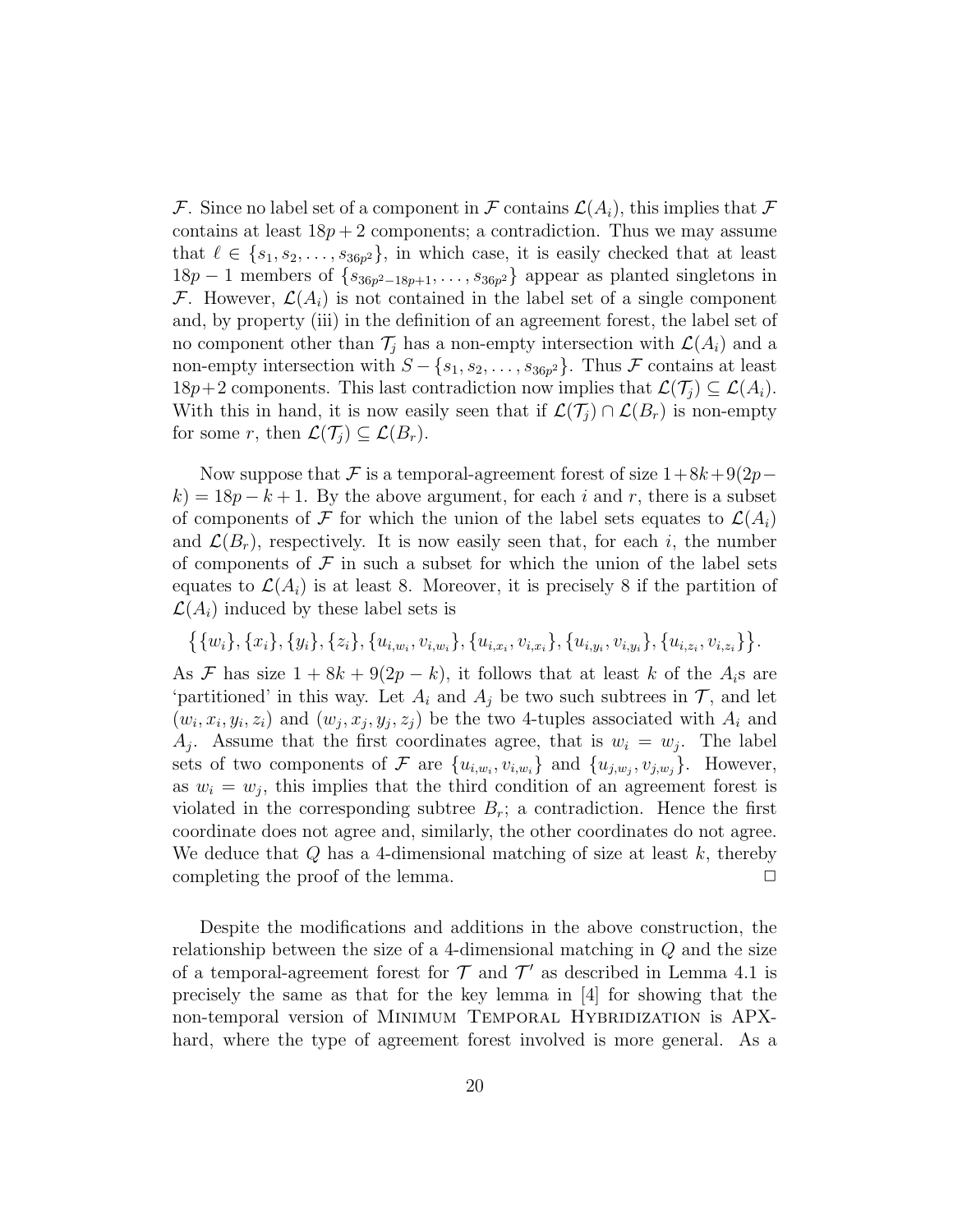consequence, the proofs of the remaining results in this section are essentially identical to the analogous results in [4], and are thus omitted.

**Theorem 4.2.** The optimization problem MAXIMUM-TEMPORAL-AGREEMENT FOREST is APX-hard. In particular, unless P=NP, there is no polynomialtime approximation scheme for MAXIMUM-TEMPORAL-AGREEMENT FOR-EST.

Chlebík and Chlebíková [7] showed that, unless  $P=NP$ , there is no polynomialtime approximation algorithm for Max-4DM-2 with an approximation ratio better than  $\frac{48}{47}$ . Using this result, one can establish the next corollary.

**Corollary 4.3.** Unless  $P=NP$ , there is no polynomial-time approximation algorithm for MAXIMUM-TEMPORAL-AGREEMENT FOREST with an approx*imation ratio better than*  $\frac{2113}{2112}$ .

It immediately follows from Theorem 3.3 that there is no polynomial-time approximation algorithm with ratio  $c$  for MAXIMUM-TEMPORAL-AGREEMENT FOREST if and only if there is no polynomial-time approximation algorithm with ratio  $c$  for MINIMUM TEMPORAL HYBRIDIZATION. Combining Theorem 4.2 and Corollary 4.3, we have the following result.

Corollary 4.4. The optimization problem MINIMUM TEMPORAL HYBRIDIZA-TION is  $APX$ -hard. In particular, unless  $P=NP$ , there is no polynomial-time approximation algorithm for MINIMUM TEMPORAL HYBRIDIZATION with an approximation ratio better than  $\frac{2113}{2112}$ .

Acknowledgements. S.L. thanks the New Zealand Marsden Fund and the German Academic Exchange Service (DAAD) for financial support. C.S. was supported by the New Zealand Marsden Fund and the Allan Wilson Centre for Molecular Ecology and Evolution.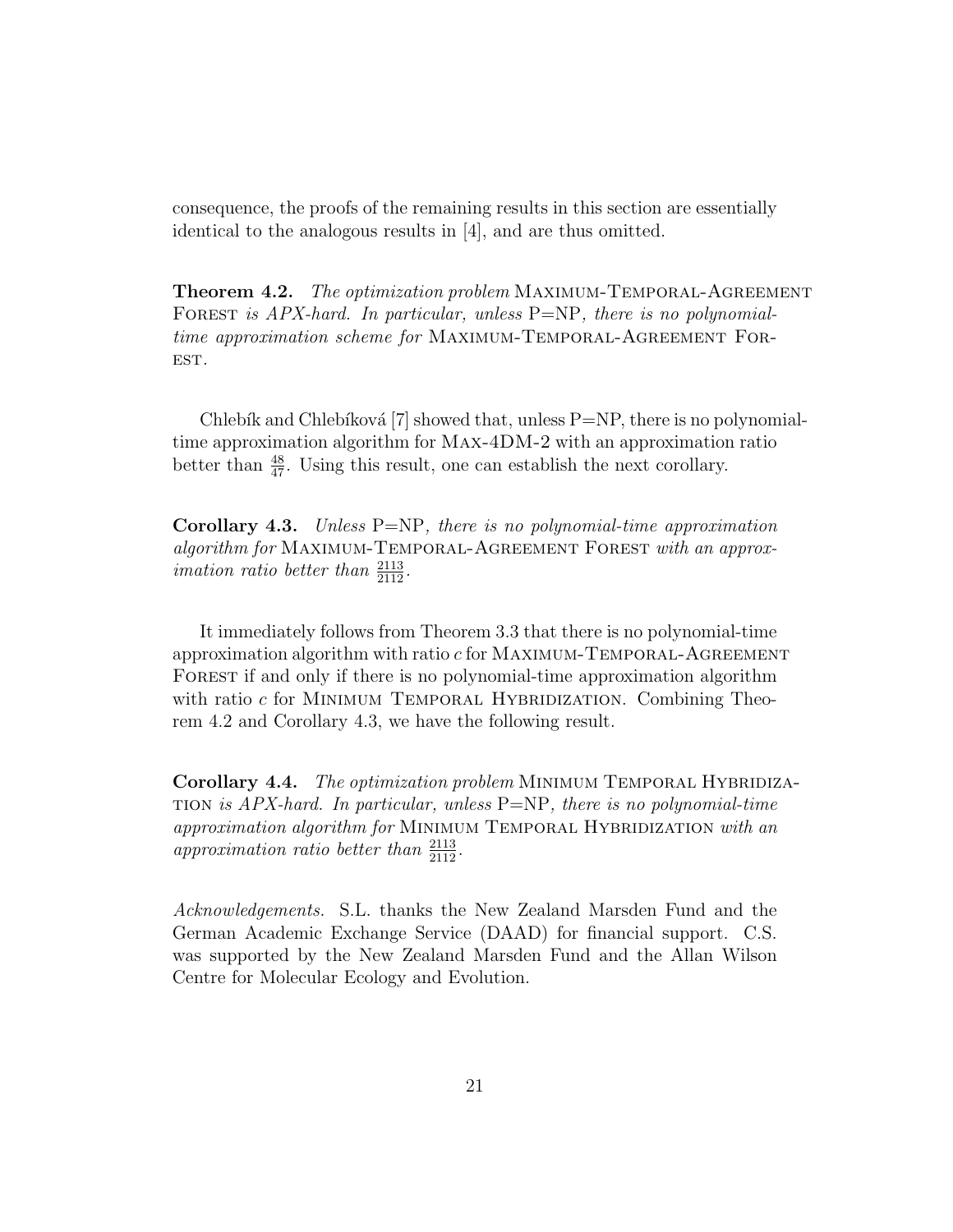#### References

- [1] B. Albrecht, C. Scornavacca, A. Cenci, D. H. Huson, Fast computation of minimum hybridization networks, Bioinformatics 28 (2012) 191–197.
- [2] M. Baroni, S. Grünewald, V. Moulton, C. Semple, Bounding the number of hybridization events for a consistent evolutionary history, J. Math. Biol. 51 (2005) 171–182.
- [3] M. Baroni, C. Semple, and M. Steel. Hybrids in real time, Sys. Biol. 44 (2006) 46–56.
- [4] M. Bordewich, C. Semple, Computing the minimum number of hybridization events for a consistent evolutionary history, Discrete Appl. Math. 155 (2007) 914–928.
- [5] G. Cardona, F. Rossello, G. Valiente, Comparison of tree-child phylogenetic networks, IEEE Trans. Comput. Biol. Bioinf. 6 (2009) 552–569.
- [6] Z. Z. Chen, L. Wang, HybridNET: a tool for constructing hybridization networks, Bioinformatics 26 (2010) 2912–2913.
- [7] M. Chlebík, J. Chlebíková. Inapproximability results for bounded variants of optimization problems, in: A. Lingas, B.J. Nilsson (Eds.), Fundamentals of Computation Theory, 14th International Symposium (FCT), Lecture Notes in Computer Science, vol. 2751, Springer-Verlag, 2003, pp. 27–38.
- [8] J. Collins, S. Linz, and C. Semple, Quantifying hybridization in realistic time, J. Comp. Biol. 18 (2011) 1305–1318 .
- [9] L. van Iersel, S. Kelk, When two trees go to war, J. Theo. Biol. 269 (2011) 245–255.
- [10] L. van Iersel, S. Kelk, Constructing the simplest possible phylogenetic network from triplets, Algorithmica 60 (2011) 207–235.
- [11] L. van Iersel, S. Kelk, R. Rupp, D. H. Huson, Phylogenetic networks do not need to be complex: using fewer reticulations to represent conflicting clusters, Bioinformatics 26 (2010) i124–i131.